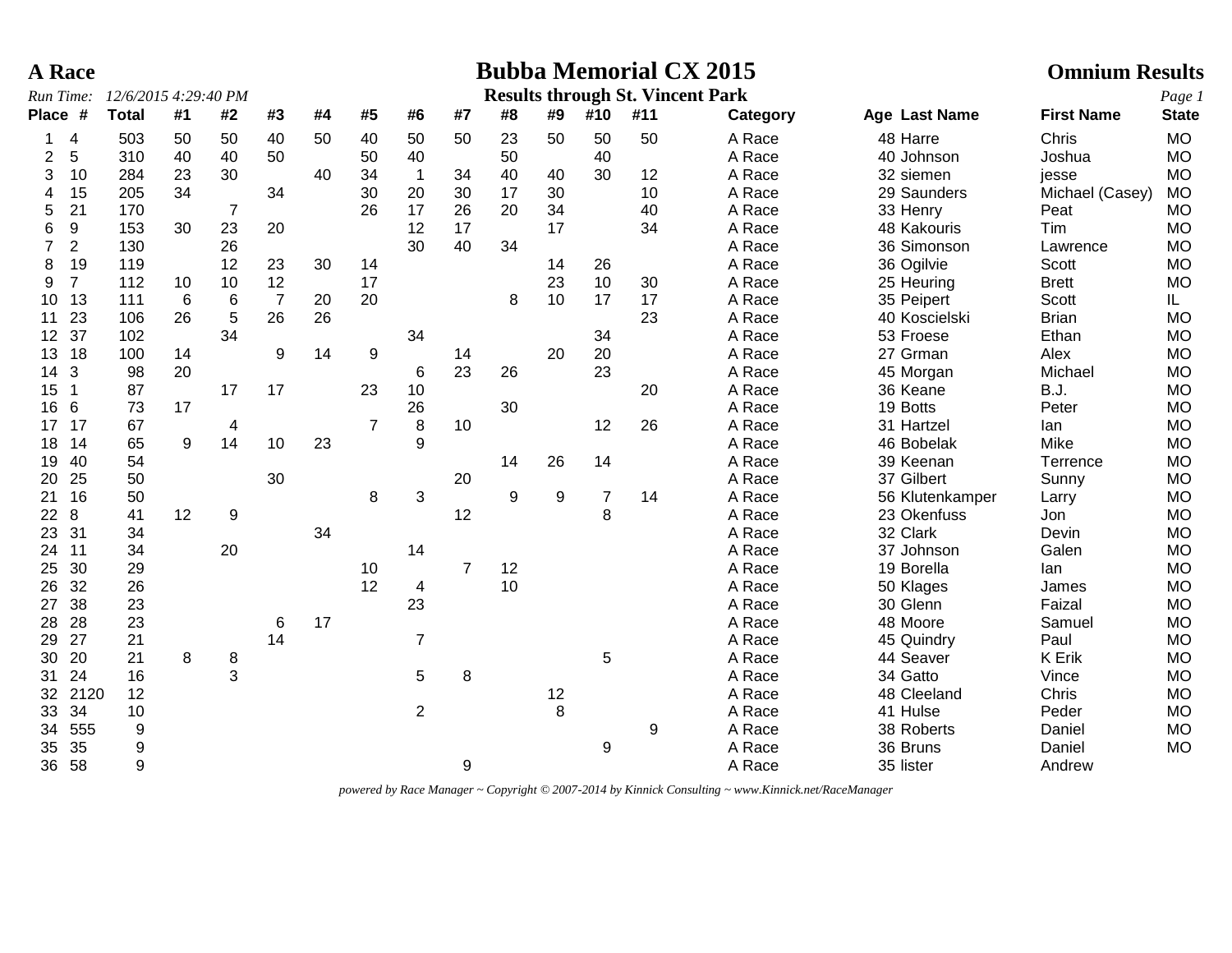## **A Race Bubba Memorial CX 2015 Omnium Results**

|         |         | Run Time: 12/6/2015 4:29:40 PM |    |    |    |    |    |    |    |    |    |     | <b>Results through St. Vincent Park</b> |          |               |                   | Page 2       |
|---------|---------|--------------------------------|----|----|----|----|----|----|----|----|----|-----|-----------------------------------------|----------|---------------|-------------------|--------------|
| Place # |         | Total                          | #1 | #2 | #3 | #4 | #5 | #6 | #7 | #8 | #9 | #10 | #11                                     | Category | Age Last Name | <b>First Name</b> | <b>State</b> |
| 37 3333 |         |                                |    |    |    |    |    |    |    |    |    |     | 8                                       | A Race   | 24 Fratinardo | John              | MO           |
| 38 26   |         |                                |    |    |    |    |    |    |    |    |    |     |                                         | A Race   | 48 Nishimura  | Douglas           | MO           |
| 39 790  |         |                                |    |    |    |    |    |    |    |    |    |     |                                         | A Race   | 34 Berla      | <b>Bert</b>       | MO           |
| 40 55   |         |                                |    |    |    |    |    |    |    |    |    |     |                                         | A Race   | 34 Zoll       | Jason             | MO           |
| 41 2050 |         |                                |    |    |    |    |    |    |    |    |    | 6   |                                         | A Race   | 41 Kutz       | Michael           | MO           |
|         | 42 6900 |                                |    |    |    |    |    |    |    |    |    |     |                                         | A Race   | 35 Boschert   | Grant             | MO           |
|         | 43 6600 |                                | h  |    |    |    |    |    |    |    |    |     |                                         | A Race   | 30 Lardinois  | Evan              |              |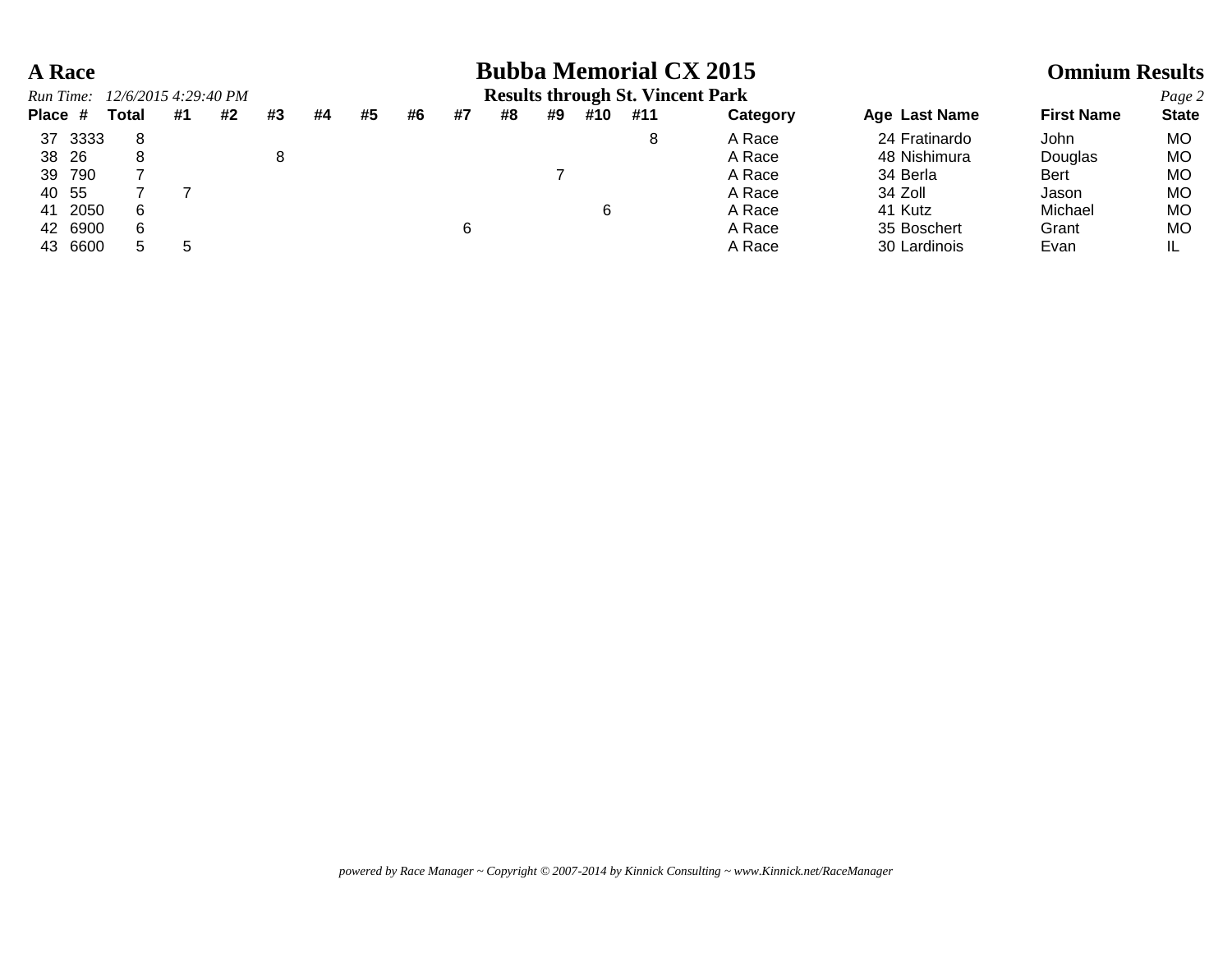|                 | <b>B</b> Race |                      |    |    |                                       |    |                |                |    |    |                 |     |                                         | <b>Bubba Memorial CX 2015</b> |               | <b>Omnium Results</b> |              |
|-----------------|---------------|----------------------|----|----|---------------------------------------|----|----------------|----------------|----|----|-----------------|-----|-----------------------------------------|-------------------------------|---------------|-----------------------|--------------|
|                 | Run Time:     | 12/6/2015 4:29:40 PM |    |    |                                       |    |                |                |    |    |                 |     | <b>Results through St. Vincent Park</b> |                               |               |                       | Page 1       |
| Place #         |               | <b>Total</b>         | #1 | #2 | #3                                    | #4 | #5             | #6             | #7 | #8 | #9              | #10 | #11                                     | Category                      | Age Last Name | <b>First Name</b>     | <b>State</b> |
| 1               | 73            | 404                  | 50 | 50 | 50                                    | 40 | 50             | 40             | 40 |    | 14              | 30  | 40                                      | <b>B</b> Race                 | 46 Babcock    | Steven                | <b>MO</b>    |
| 2               | 96            | 264                  |    |    |                                       |    | 30             | 50             | 50 | 34 | 50              |     | 50                                      | <b>B</b> Race                 | 32 Finder     | Phillip               | <b>MO</b>    |
| 3               | 84            | 229                  |    | 23 | 20                                    | 20 | 26             | 23             |    | 23 | 40              | 20  | 34                                      | <b>B</b> Race                 | 51 Olsen      | Gregory               | <b>MO</b>    |
| 4               | 77            | 172                  | 40 |    | 34                                    | 23 | 40             |                |    |    | 9               | 26  |                                         | <b>B</b> Race                 | 34 Gatto      | Vince                 | <b>MO</b>    |
| 5               | 86            | 172                  |    |    | 23                                    | 30 | 12             |                | 23 | 40 | 34              |     | 10                                      | <b>B</b> Race                 | 27 Leachman   | Philip                | <b>MO</b>    |
| 6               | 74            | 159                  | 17 | 26 | 30                                    |    | 20             | 12             | 12 | 20 | $5\phantom{.0}$ | 9   | 8                                       | <b>B</b> Race                 | 47 Weiss      | Michael               | <b>MO</b>    |
| $\overline{7}$  | 1080          | 115                  |    |    | 14                                    | 12 | 8              | 17             |    | 26 | 30              | 8   |                                         | <b>B</b> Race                 | 30 Shelton    | Kayce                 | <b>MO</b>    |
| 8               | 88            | 84                   |    |    |                                       | 50 |                |                |    |    |                 | 34  |                                         | <b>B</b> Race                 | 18 Gomes      | Austin                | <b>MO</b>    |
| 9               | 391           | 82                   |    |    |                                       | 17 |                |                | 20 |    |                 | 40  | 5                                       | <b>B</b> Race                 | 22 Cobb       | Forrest               | GA           |
| 10              | 65            | 77                   | 26 | 34 | 17                                    |    |                |                |    |    |                 |     |                                         | <b>B</b> Race                 | 46 Westerbeck | <b>Brett</b>          | <b>MO</b>    |
| 11              | 3430          | 77                   |    |    |                                       |    |                | 5              |    | 30 | 12              |     | 30                                      | <b>B</b> Race                 | 25 Hackett    | Matthew               | <b>MO</b>    |
| 12 <sup>°</sup> | 1390          | 73                   |    |    |                                       |    |                | 14             | 17 | 17 | 8               | 17  |                                         | <b>B</b> Race                 | 38 Roberts    | Daniel                | <b>MO</b>    |
| 13              | 83            | 72                   |    |    | 26                                    | 26 |                | 20             |    |    |                 |     |                                         | <b>B</b> Race                 | 46 Hickman    | William               | <b>MO</b>    |
| 14              | 8900          | 71                   |    |    |                                       |    | 14             |                | 34 |    | 23              |     |                                         | <b>B</b> Race                 | 43 Prior      | <b>Derek</b>          | <b>MO</b>    |
| 15              | 69            | 64                   | 30 |    |                                       | 34 |                |                |    |    |                 |     |                                         | <b>B</b> Race                 | 35 Boschert   | Grant                 | <b>MO</b>    |
| 16              | 64            | 61                   | 14 | 10 | $\begin{array}{c} 8 \\ 9 \end{array}$ |    | 5              |                |    |    | $\overline{7}$  |     | 17                                      | <b>B</b> Race                 | 51 Dooley     | Timothy               | <b>MO</b>    |
| 17              | 79            | 60                   |    |    |                                       | 8  |                | 9              | 8  |    |                 | 6   | 20                                      | <b>B</b> Race                 | 34 Berla      | <b>Bert</b>           | <b>MO</b>    |
| 18              | 94            | 59                   |    |    |                                       |    | 3              | 30             | 26 |    |                 |     |                                         | <b>B</b> Race                 | 35 Hand       | <b>Nick</b>           | <b>MO</b>    |
| 19              | 2420          | 56                   |    |    |                                       |    |                | 26             | 30 |    |                 |     |                                         | <b>B</b> Race                 | 55 Roberts    | Dennis                | <b>MO</b>    |
| 20              | 1330          | 54                   |    |    |                                       |    |                | $\overline{7}$ |    | 14 | 10              | 23  |                                         | <b>B</b> Race                 | 24 Fratinardo | John                  | <b>MO</b>    |
| 21              | 50            | 50                   |    |    |                                       |    |                |                |    |    |                 | 50  |                                         | <b>B</b> Race                 | 36 Bleedorn   | Jason                 | WI           |
| 22 <sub>2</sub> | 57            | 50                   |    |    |                                       |    |                |                |    | 50 |                 |     |                                         | <b>B</b> Race                 | 26 Anderson   | Cody                  | <b>MO</b>    |
| 23              | 9100          | 48                   |    |    |                                       |    | 17             |                | 14 |    | 17              |     |                                         | <b>B</b> Race                 | 32 Henry      | Hunter                | <b>MO</b>    |
| 24              | 3500          | 42                   | 23 |    |                                       |    |                |                |    | 12 |                 |     | $\overline{7}$                          | <b>B</b> Race                 | 35 Cress      | Kyle                  | IL.          |
| 25 <sub>2</sub> | -71           | 42                   | 12 | 20 |                                       |    |                |                |    |    |                 | 10  |                                         | <b>B</b> Race                 | 44 Keller     | Chris                 | <b>MO</b>    |
| 26              | 76            | 40                   |    |    | 40                                    |    |                |                |    |    |                 |     |                                         | <b>B</b> Race                 | 19 Borella    | lan                   | <b>MO</b>    |
| 27              | 61            | 40                   |    | 40 |                                       |    |                |                |    |    |                 |     |                                         | <b>B</b> Race                 | 48 Nishimura  | Douglas               | <b>MO</b>    |
| 28              | 99            | 40                   |    |    |                                       |    | $\overline{7}$ |                | 10 |    |                 |     | 23                                      | <b>B</b> Race                 | 25 Shotts     | Tim                   | <b>MO</b>    |
| 29              | 95            | 38                   |    |    |                                       |    | 10             |                |    |    |                 | 14  | 14                                      | <b>B</b> Race                 | 41 King       | Karl                  | <b>MO</b>    |
| 30              | 93            | 34                   |    |    |                                       |    |                | 34             |    |    |                 |     |                                         | <b>B</b> Race                 | 49 Radle      | <b>Brian</b>          | <b>MO</b>    |
| 31              | 82            | 34                   |    |    |                                       |    | 34             |                |    |    |                 |     |                                         | <b>B</b> Race                 | 36 Murphy     | Jason                 | <b>MO</b>    |
| 32              | 7600          | 34                   | 34 |    |                                       |    |                |                |    |    |                 |     |                                         | <b>B</b> Race                 | 28 Tieman     | Chad                  | IN           |
| 33              | 60            | 30                   |    | 30 |                                       |    |                |                |    |    |                 |     |                                         | <b>B</b> Race                 | 41 Irish      | Ryan                  | <b>MO</b>    |
| 34              | 59            | 30                   |    |    |                                       |    |                | 4              |    |    |                 |     | 26                                      | <b>B</b> Race                 | 31 Bockting   | Benjamin              | <b>MO</b>    |
| 35              | 66            | 27                   | 10 | 17 |                                       |    |                |                |    |    |                 |     |                                         | <b>B</b> Race                 | 46 Marsh      | Thomas                | <b>MO</b>    |
|                 | 36 2010       | 26                   |    |    |                                       |    |                |                |    |    | 26              |     |                                         | <b>B</b> Race                 | 45 Creed      | Chris                 | <b>MO</b>    |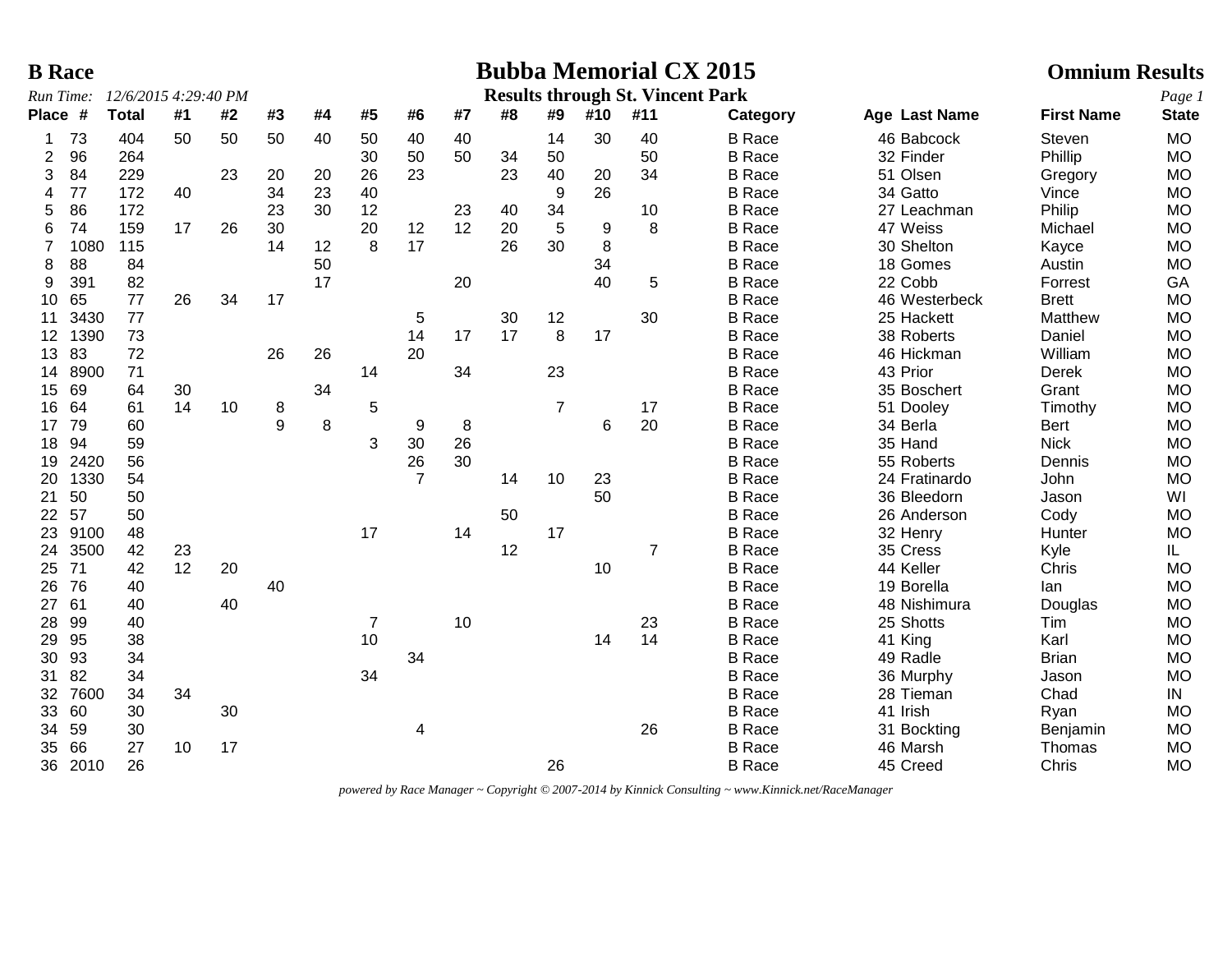| <b>B</b> Race |                      |                |                |    |                |    |                |                |    |    |        | <b>Bubba Memorial CX 2015</b>           |               |                | <b>Omnium Results</b> |              |
|---------------|----------------------|----------------|----------------|----|----------------|----|----------------|----------------|----|----|--------|-----------------------------------------|---------------|----------------|-----------------------|--------------|
| Run Time:     | 12/6/2015 4:29:40 PM |                |                |    |                |    |                |                |    |    |        | <b>Results through St. Vincent Park</b> |               |                |                       | Page 2       |
| Place #       | <b>Total</b>         | #1             | #2             | #3 | #4             | #5 | #6             | #7             | #8 |    | #9 #10 | #11                                     | Category      | Age Last Name  | <b>First Name</b>     | <b>State</b> |
| 97<br>37      | 23                   |                |                |    |                | 23 |                |                |    |    |        |                                         | <b>B</b> Race | 36 Fredricks   | Timothy               | <b>MO</b>    |
| 75<br>38      | 23                   |                | 8              |    |                |    | 6              |                |    |    |        | 9                                       | <b>B</b> Race | 27 Christison  | Derek                 | <b>MO</b>    |
| 2110<br>39    | 20                   |                |                |    |                |    |                |                |    | 20 |        |                                         | <b>B</b> Race | 46 Bobelak     | Mike                  | <b>MO</b>    |
| 4400<br>40    | 20                   | 20             |                |    |                |    |                |                |    |    |        |                                         | <b>B</b> Race | 57 Pacini      | Tony                  | <b>MO</b>    |
| 67<br>41      | 20                   | 8              | 12             |    |                |    |                |                |    |    |        |                                         | <b>B</b> Race | 23 Rinehart    | Jon                   | <b>MO</b>    |
| 3740<br>42    | 15                   |                |                |    |                |    |                | 9              |    | 6  |        |                                         | <b>B</b> Race | 28 Whitehurst  | Sean                  | MO           |
| 780<br>43     | 14                   |                |                |    | 14             |    |                |                |    |    |        |                                         | <b>B</b> Race | 24 Seibert     | lan                   |              |
| 70<br>44      | 14                   |                | 14             |    |                |    |                |                |    |    |        |                                         | <b>B</b> Race | 34 Person      | Andrew                | <b>MO</b>    |
| 3880<br>45    | 14                   |                |                |    |                |    |                |                | 10 | 4  |        |                                         | <b>B</b> Race | 41 Rodenbeck   | <b>Brian</b>          | <b>MO</b>    |
| 272<br>46     | 14                   |                |                |    |                |    |                | 5              | 9  |    |        |                                         | <b>B</b> Race | 27 Lewis       | Conor                 | <b>MO</b>    |
| 98<br>47      | 14                   |                |                |    |                | 6  | 8              |                |    |    |        |                                         | <b>B</b> Race | 34 Anderhalter | Jon                   | <b>MO</b>    |
| 62<br>48      | 14                   | $\overline{7}$ | $\overline{7}$ |    |                |    |                |                |    |    |        |                                         | <b>B</b> Race | 35 Davis       | John                  | <b>MO</b>    |
| 81<br>49      | 13                   |                |                | 10 |                |    |                |                |    | 3  |        |                                         | <b>B</b> Race | 32 Heidbrier   | Thomas                | <b>MO</b>    |
| 72<br>50      | 13                   |                | 9              |    |                | 4  |                |                |    |    |        |                                         | <b>B</b> Race | 48 Rybar       | Adam                  | <b>MO</b>    |
| 1030<br>51    | 13                   |                |                |    |                |    |                |                |    |    |        | 6                                       | <b>B</b> Race | 49 Adelmann    | Mike                  | <b>MO</b>    |
| 605<br>52     | 12                   |                |                |    |                |    |                |                |    |    |        | 12                                      | <b>B</b> Race | 33 langworthy  | Jonathon              | <b>MO</b>    |
| 39<br>53      | 12                   |                |                |    |                |    |                |                |    |    | 12     |                                         | <b>B</b> Race | 21 Bachmann    | Joe                   | <b>MO</b>    |
| 1380<br>54    | 12                   |                |                | 12 |                |    |                |                |    |    |        |                                         | <b>B</b> Race | 38 Amezcua     | Edgar                 | <b>MO</b>    |
| 277<br>55     | 10                   |                |                |    |                |    | 10             |                |    |    |        |                                         | <b>B</b> Race | 43 Gardner     | Aaron                 | <b>MO</b>    |
| 92<br>56      | 10                   |                |                |    | 10             |    |                |                |    |    |        |                                         | <b>B</b> Race | 27 Hanson      | Keaton                | <b>MO</b>    |
| 78<br>57      | 10                   | 6              |                |    |                |    |                |                |    |    |        | 4                                       | <b>B</b> Race | 28 Horstman    | Robert                | <b>MO</b>    |
| 87<br>58      | 9                    |                |                |    |                | 9  |                |                |    |    |        |                                         | <b>B</b> Race | 42 Smith       | David                 | <b>MO</b>    |
| 8000<br>59    | 9                    |                |                |    | 9              |    |                |                |    |    |        |                                         | <b>B</b> Race | 30 Roche       | Jason                 | <b>MO</b>    |
| 440<br>60     | 9                    | 9              |                |    |                |    |                |                |    |    |        |                                         | <b>B</b> Race | 40 George      | <b>Rick</b>           | <b>MO</b>    |
| 356<br>61     | $\overline{7}$       |                |                |    |                |    |                | $\overline{7}$ |    |    |        |                                         | <b>B</b> Race | 32 Rice        | Terry                 | MO           |
| 90<br>62      | $\overline{7}$       |                |                |    | $\overline{7}$ |    |                |                |    |    |        |                                         | <b>B</b> Race | 33 Lebb        | Justin                | <b>MO</b>    |
| 2200<br>63    | 6                    |                |                |    |                |    |                | 6              |    |    |        |                                         | <b>B</b> Race | 46 Lake        | John                  | <b>MO</b>    |
| 7800<br>64    | 5                    | 5              |                |    |                |    |                |                |    |    |        |                                         | <b>B</b> Race | 54 Finch       | Stephen               | <b>MO</b>    |
| 4000<br>65    | 3                    |                |                |    |                |    | 3              |                |    |    |        |                                         | <b>B</b> Race | 41 Amos        | <b>Brandon</b>        | <b>MO</b>    |
| 68<br>66      | $\overline{2}$       |                |                |    |                |    | $\overline{2}$ |                |    |    |        |                                         | <b>B</b> Race | 63 Pierce      | Richard               | <b>MO</b>    |
| 2940<br>67    | $\overline{2}$       |                |                |    |                | 2  |                |                |    |    |        |                                         | <b>B</b> Race | 56 Huddleston  | Richard               | <b>MO</b>    |
| 1260<br>68    |                      |                |                |    |                |    |                |                |    |    |        |                                         | <b>B</b> Race | 31 molloy      | eli                   | IL           |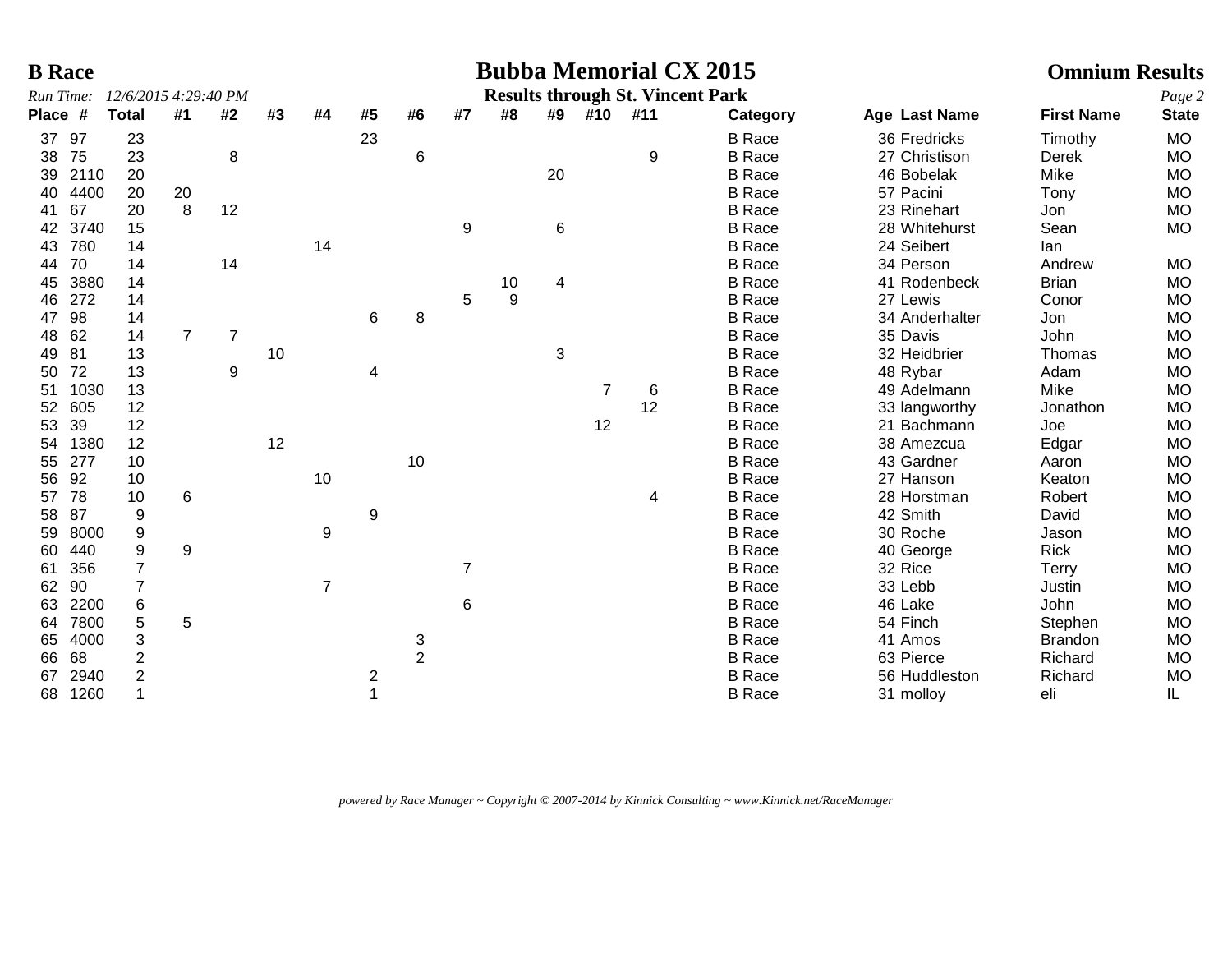|                | <b>C</b> Race |                      |                |                |                |                |                |                |    |                |    |                | <b>Bubba Memorial CX 2015</b>           |          |               | <b>Omnium Results</b> |              |
|----------------|---------------|----------------------|----------------|----------------|----------------|----------------|----------------|----------------|----|----------------|----|----------------|-----------------------------------------|----------|---------------|-----------------------|--------------|
|                | Run Time:     | 12/6/2015 4:29:40 PM |                |                |                |                |                |                |    |                |    |                | <b>Results through St. Vincent Park</b> |          |               |                       | Page 1       |
| Place #        |               | <b>Total</b>         | #1             | #2             | #3             | #4             | #5             | #6             | #7 | #8             | #9 | #10            | #11                                     | Category | Age Last Name | <b>First Name</b>     | <b>State</b> |
| 1              | 378           | 236                  |                |                |                |                | 20             | 40             |    | 50             | 50 | 50             | 26                                      | C Race   | 57 Braet      | Dana                  | <b>MO</b>    |
| 2              | 139           | 204                  | 40             | 34             | 30             | 50             | 50             |                |    |                |    |                |                                         | C Race   | 38 Roberts    | Daniel                | <b>MO</b>    |
| 3              | 138           | 154                  |                | 20             |                |                | 34             | 50             | 40 |                |    |                | 10                                      | C Race   | 38 Amezcua    | Edgar                 | <b>MO</b>    |
| $\overline{4}$ | 121           | 147                  | 14             | 12             | 17             |                |                |                | 8  | 26             |    | 40             | 30                                      | C Race   | 49 Jones      | Lenny                 | <b>MO</b>    |
| 5              | 148           | 145                  |                |                | 5              |                |                | 34             | 20 | 40             |    | 26             | 20                                      | C Race   | 37 Bell       | Jonathan              | <b>MO</b>    |
| 6              | 400           | 142                  |                |                | 8              | 40             | 23             |                | 23 | 30             | 17 | $\overline{1}$ |                                         | C Race   | 41 Amos       | <b>Brandon</b>        | <b>MO</b>    |
| $\overline{7}$ | 44            | 133                  | 23             | 14             | 20             |                | 26             |                |    |                |    |                | 50                                      | C Race   | 29 Roeleveld  | Matthew               | <b>MO</b>    |
| 8              | 116           | 133                  | 20             |                | $\,6\,$        | 12             | 10             | 9              | 17 | 17             | 34 |                | 8                                       | C Race   | 28 Horstman   | Robert                | <b>MO</b>    |
| 9              | 122           | 130                  | 30             | 50             | 50             |                |                |                |    |                |    |                |                                         | C Race   | 32 Finder     | Phillip               | <b>MO</b>    |
| 10             | 103           | 121                  |                | $\overline{4}$ | 23             | 26             |                |                | 34 | 34             |    |                |                                         | C Race   | 49 Adelmann   | Mike                  | <b>MO</b>    |
| 11             | 145           | 116                  |                | 10             | 26             |                |                |                |    |                | 40 |                | 40                                      | C Race   | 16 Lang       | Casey                 | <b>MO</b>    |
| 12             | 3730          | 92                   |                |                |                |                |                | 12             | 50 |                |    | 30             |                                         | C Race   | 38 Hon        | Christian             | <b>MO</b>    |
| 13             | 113           | 85                   | 10             |                |                | 17             | 14             |                | 30 |                |    |                | 14                                      | C Race   | 21 Schur      | Reid                  | <b>MO</b>    |
| 14             | 137           | 85                   | 9              |                |                | 20             |                | $\overline{7}$ | 14 | $\overline{2}$ | 9  | 12             | 12                                      | C Race   | 41 Collier    | Tom                   | <b>MO</b>    |
| 15             | 133           | 80                   |                | $\overline{7}$ | 10             | 23             | 40             |                |    |                |    |                |                                         | C Race   | 24 Fratinardo | John                  | <b>MO</b>    |
| 16             | 397           | 74                   | 34             |                | 40             |                |                |                |    |                |    |                |                                         | C Race   | 36 Fredricks  | Timothy               | <b>MO</b>    |
| 17             | 2240          | 60                   |                |                |                |                |                | 26             |    |                |    | 34             |                                         | C Race   | 46 Marsh      | Thomas                | <b>MO</b>    |
| 18             | 149           | 59                   | 26             | 26             |                | $\overline{7}$ |                |                |    |                |    |                |                                         | C Race   | 27 Lewis      | Conor                 | <b>MO</b>    |
| 19             | 1780          | 57                   |                |                | 34             |                |                | 23             |    |                |    |                |                                         | C Race   | 33 Mercado    | Ismael                | KY           |
| 20             | 369           | 55                   |                |                |                |                | 4              |                |    | 23             | 14 | 14             |                                         | C Race   | 47 Pitts      | Dave                  | <b>MO</b>    |
| 21             | 143           | 54                   |                | 23             |                | 1              |                |                |    |                | 30 |                |                                         | C Race   | 29 Tyman      | Devin                 | <b>MO</b>    |
| 22             | 156           | 54                   | $\overline{2}$ |                |                |                |                | 17             |    | 12             |    |                | 23                                      | C Race   | 48 Botts      | Sam                   | <b>MO</b>    |
| 23             | 392           | 52                   |                |                | 14             |                | 17             |                | 12 |                |    |                | 9                                       | C Race   | 44 Ebert      | Alan                  | <b>MO</b>    |
| 24             | 85            | 51                   |                |                | $\overline{7}$ |                |                |                |    | 10             |    |                | 34                                      | C Race   | 45 Sublette   | Todd                  | <b>MO</b>    |
| 25             | 800           | 50                   | 50             |                |                |                |                |                |    |                |    |                |                                         | C Race   | 35 Hand       | <b>Nick</b>           | <b>MO</b>    |
| 26             | 144           | 50                   |                | 9              |                |                | $\overline{7}$ |                |    | 7              | 26 |                |                                         | C Race   | 14 Koeller    | Andrew                | <b>MO</b>    |
| 27             | 395           | 46                   |                |                |                |                |                |                |    | 3              | 20 | 23             |                                         | C Race   | 48 Sandberg   | Dave                  | <b>MO</b>    |
| 28             | 1670          | 46                   |                | 6              |                |                | 9              |                |    | 14             |    | 17             |                                         | C Race   | 49 Siegel     | <b>Britta</b>         | <b>MO</b>    |
| 29             | 114           | 42                   |                |                |                | 8              |                | 6              |    | 5              | 12 | $\overline{7}$ | 4                                       | C Race   | 34 DeZego     | Adam                  | <b>MO</b>    |
| 30             | 141           | 40                   |                | 40             |                |                |                |                |    |                |    |                |                                         | C Race   | 19 Bohnsack   | Kyle                  | MI           |
| 31             | 374           | 39                   | 17             |                |                |                | 12             | 10             |    |                |    |                |                                         | C Race   | 28 Whitehurst | Sean                  | <b>MO</b>    |
| 32             | 146           | 39                   |                |                |                |                |                |                |    | 6              | 10 | 6              | 17                                      | C Race   | 15 McClellan  | <b>Nick</b>           | <b>MO</b>    |
| 33             | 135           | 39                   | 5              |                |                | 14             |                | 5              | 6  |                |    | $\mathbf{Q}$   |                                         | C Race   | 59 Heuring    | David                 | <b>MO</b>    |
| 34             | 100           | 38                   |                |                |                | 30             | 8              |                |    |                |    |                |                                         | C Race   | 38 Work       | Patrick               | IL.          |
| 35             | 104           | 37                   | 8              |                | 1              |                |                | 20             |    | 8              |    |                |                                         | C Race   | 48 Blackwell  | David                 | <b>MO</b>    |
| 36             | 264           | 35                   |                |                |                |                |                |                |    | 9              |    | 20             | 6                                       | C Race   | 46 Lake       | John                  | <b>MO</b>    |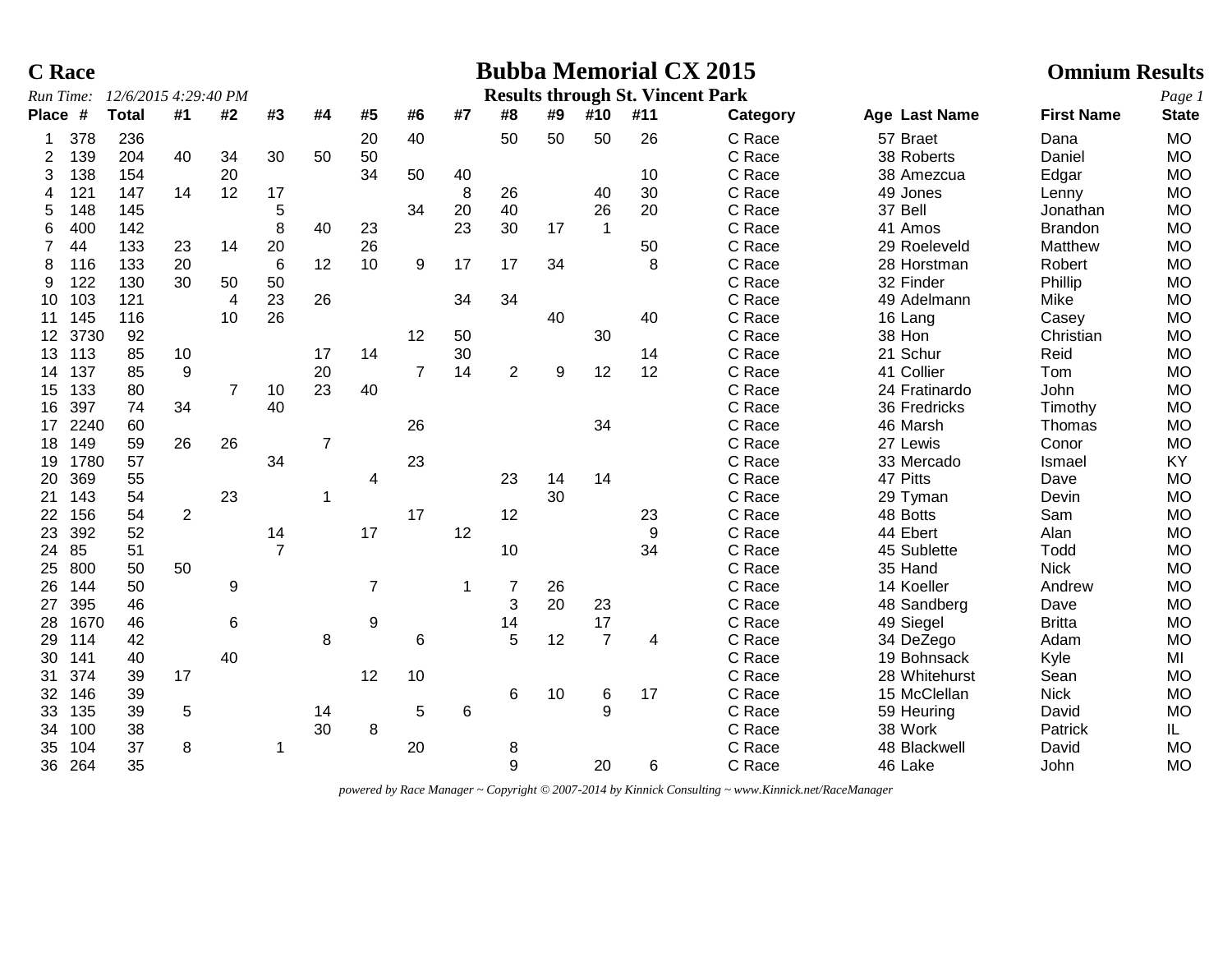|                 | <b>C</b> Race |                                |                  |                |    |                |                |    |                |                         |                |            | <b>Bubba Memorial CX 2015</b>           |          |                  | <b>Omnium Results</b> |              |
|-----------------|---------------|--------------------------------|------------------|----------------|----|----------------|----------------|----|----------------|-------------------------|----------------|------------|-----------------------------------------|----------|------------------|-----------------------|--------------|
|                 |               | Run Time: 12/6/2015 4:29:40 PM |                  |                |    |                |                |    |                |                         |                |            | <b>Results through St. Vincent Park</b> |          |                  |                       | Page 2       |
| Place #         |               | <b>Total</b>                   | #1               | #2             | #3 | #4             | #5             | #6 | #7             | #8                      |                | #9 #10 #11 |                                         | Category | Age Last Name    | <b>First Name</b>     | <b>State</b> |
| 37              | 109           | 34                             |                  |                |    | 34             |                |    |                |                         |                |            |                                         | C Race   | 25 Shotts        | Tim                   | <b>MO</b>    |
| 38              | 700           | 34                             |                  |                |    |                |                | 14 |                | 20                      |                |            |                                         | C Race   | 34 Person        | Andrew                | <b>MO</b>    |
| 39              | 117           | 32                             | $\boldsymbol{7}$ |                |    | 5              | 5              |    |                | $\overline{\mathbf{4}}$ |                | 10         | $\mathbf 1$                             | C Race   | 49 Biundo        | Vito                  | <b>MO</b>    |
| 40              | 3640          | 30                             |                  | 30             |    |                |                |    |                |                         |                |            |                                         | C Race   | 38 Prost         | Charles               | <b>MO</b>    |
| 41              | 278           | 30                             |                  |                |    |                |                | 30 |                |                         |                |            |                                         | C Race   | 50 Cahill        | William               | <b>MO</b>    |
| 42              | 368           | 30                             |                  |                |    |                | 30             |    |                |                         |                |            |                                         | C Race   | 18 Peiffer       | JD                    | <b>MO</b>    |
| 43              | 2230          | 26                             |                  |                |    |                |                |    | 26             |                         |                |            |                                         | C Race   | 40 Nelson        | James                 | <b>MO</b>    |
| 44              | 620           | 23                             |                  |                |    |                |                |    |                |                         | 23             |            |                                         | C Race   | 35 Davis         | John                  | <b>MO</b>    |
| 45              | 604           | 18                             |                  |                |    |                |                |    | 10             |                         | $\overline{1}$ |            | $\overline{7}$                          | C Race   | 41 Verry         | Christian             | <b>MO</b>    |
| 46              | 124           | 17                             |                  | 17             |    |                |                |    |                |                         |                |            |                                         | C Race   | 38 Thomason      | Henry                 | <b>MO</b>    |
| 47              | 130           | 16                             |                  |                |    |                |                | 3  | 9              |                         |                | 4          |                                         | C Race   | 56 Stika         | Michael               | <b>MO</b>    |
| 48              | 110           | 15                             | $\mathbf{1}$     |                |    |                |                |    |                |                         | 6              | 8          |                                         | C Race   | 25 Naylor        | Mike                  | IL.          |
| 49              | 151           | 15                             |                  |                |    | $\overline{c}$ |                |    |                |                         | 8              | 5          |                                         | C Race   | 39 Punjasthitkul | Isara                 | <b>MO</b>    |
| 50              | 51            | 13                             |                  |                | 12 |                |                |    |                |                         |                |            |                                         | C Race   | 16 Biundo        | Nicholas              | <b>MO</b>    |
| 51              | 108           | 12                             | 12               |                |    |                |                |    |                |                         |                |            |                                         | C Race   | 30 Shelton       | Kayce                 | <b>MO</b>    |
| 52 <sub>2</sub> | 106           | 12                             |                  |                |    |                |                | 4  | 5              |                         |                |            | 3                                       | C Race   | 55 Wise          | Mike                  | <b>MO</b>    |
| 53              | 389           | 11                             |                  |                |    | 6              |                |    |                |                         | 5              |            |                                         | C Race   | 34 Johnson       | Robert                | <b>MO</b>    |
| 54              | 380           | 10                             |                  |                |    | $10$           |                |    |                |                         |                |            |                                         | C Race   | 37 Nelson        | Mark                  | <b>MO</b>    |
| 55              | 383           | 9                              |                  |                |    | $9\,$          |                |    |                |                         |                |            |                                         | C Race   | 29 Hartman       | Josh                  | MO           |
| 56              | 9005          | 9                              |                  |                | 9  |                |                |    |                |                         |                |            |                                         | C Race   | 63 McAllister    | Tim                   | <b>MO</b>    |
| 57              | 147           | 9                              |                  | 5              | 4  |                |                |    |                |                         |                |            |                                         | C Race   | 32 Green         | Chris                 | <b>MO</b>    |
| 58              | 1900          | 8                              |                  |                |    |                |                | 8  |                |                         |                |            |                                         | C Race   | 32 McClintock    | Amy                   | <b>MO</b>    |
| 59              | 134           | 8                              |                  | 8              |    |                |                |    |                |                         |                |            |                                         | C Race   | 25 Hill          | Charlie               | <b>MO</b>    |
| 60              | 393           | 8                              |                  |                | 3  |                |                |    |                |                         |                |            | 5                                       | C Race   | 42 Sellen        | Ken                   | <b>MO</b>    |
| 61              | 256           | $\overline{7}$                 |                  |                |    |                |                |    |                |                         | $\overline{7}$ |            |                                         | C Race   | 33 Brown         | Ryan                  | <b>MO</b>    |
| 62              | 355           | $\overline{7}$                 |                  |                |    |                |                |    | $\overline{7}$ |                         |                |            |                                         | C Race   | 46 Carroll       | Lindy                 | MO           |
| 63              | 125           | $\overline{7}$                 |                  | $\overline{2}$ |    |                | $\overline{2}$ |    |                |                         |                |            | $\overline{2}$                          | C Race   | 55 Cushing       | <b>Brian</b>          | <b>MO</b>    |
| 64              | 153           | 6                              | 6                |                |    |                |                |    |                |                         |                |            |                                         | C Race   | 33 Oldani        | Ryan                  | <b>MO</b>    |
| 65              | 377           | 6                              |                  |                |    |                | 6              |    |                |                         |                |            |                                         | C Race   | 37 Struckman     | Matt                  | <b>MO</b>    |
| 66              | 287           | 5                              |                  |                |    |                |                |    | 4              |                         |                |            |                                         | C Race   | 30 Minton        | Kevin                 | <b>MO</b>    |
| 67              | 157           | 5                              |                  |                |    |                |                |    | $\overline{2}$ |                         | 3              |            |                                         | C Race   | 38 Orr           | Tom                   | <b>MO</b>    |
| 68              | 384           | 4                              |                  |                |    | 4              |                |    |                |                         |                |            |                                         | C Race   | 55 Alseth        | James                 | <b>MO</b>    |
| 69              | 261           | 4                              |                  |                |    |                |                |    |                |                         | 4              |            |                                         | C Race   | 49 Peraud        | Rich                  | <b>MO</b>    |
| 70              | 1540          | 4                              | 4                |                |    |                |                |    |                |                         |                |            |                                         | C Race   | 55 Gausnell      | Seth                  | <b>MO</b>    |
| 71              | 386           | 3                              |                  |                |    | 3              |                |    |                |                         |                |            |                                         | C Race   | 32 Diffee        | Gary                  | MO           |
|                 | 72 48         | 3                              |                  |                |    |                |                |    |                |                         |                | 3          |                                         | C Race   | 37 Cooper        | Chris                 | <b>MO</b>    |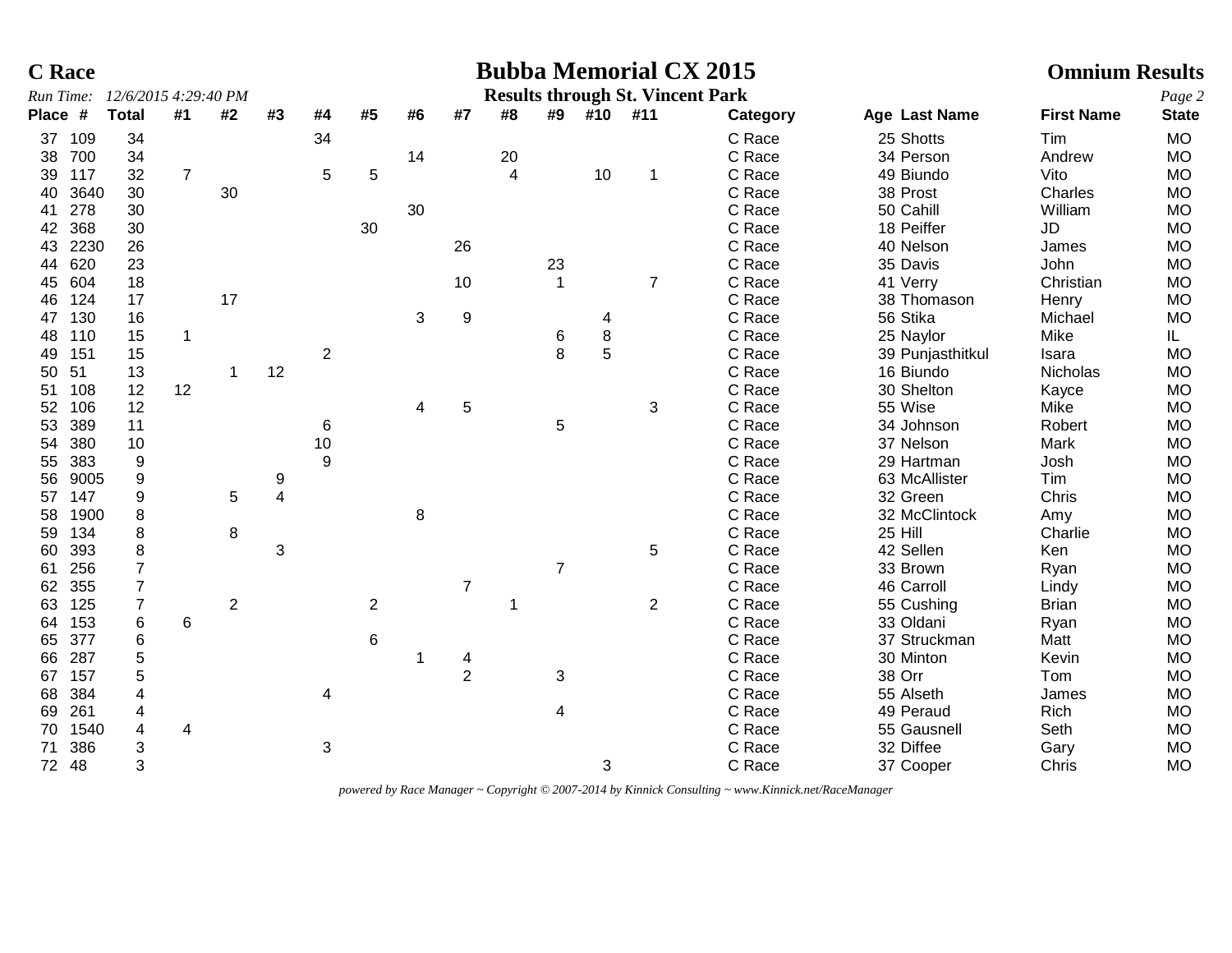| <b>C</b> Race |                      |    |    |    |    |    |    |    |    |    |     | <b>Bubba Memorial CX 2015</b>           |          |               | <b>Omnium Results</b> |              |
|---------------|----------------------|----|----|----|----|----|----|----|----|----|-----|-----------------------------------------|----------|---------------|-----------------------|--------------|
| Run Time:     | 12/6/2015 4:29:40 PM |    |    |    |    |    |    |    |    |    |     | <b>Results through St. Vincent Park</b> |          |               |                       | Page 3       |
| Place #       | Total                | #1 | #2 | #3 | #4 | #5 | #6 | #7 | #8 | #9 | #10 | #11                                     | Category | Age Last Name | <b>First Name</b>     | <b>State</b> |
| 73 359        | 3                    |    |    |    |    |    |    |    |    |    |     |                                         | C Race   | 41 Barrios    | Roberto               |              |
| 74 290        |                      | 3  |    |    |    |    |    |    |    |    |     |                                         | C Race   | 31 Price      | Eric                  |              |
| 129<br>75.    |                      |    |    |    |    |    |    |    |    |    |     |                                         | C Race   | 58 Stevens    | Peter                 | MO           |
| 126<br>76     |                      |    | 3  |    |    |    |    |    |    |    |     |                                         | C Race   | 31 molloy     | eli                   |              |
| 267<br>77     | 2                    |    |    |    |    |    |    |    |    |    |     |                                         | C Race   | 54 Finch      | Stephen               | MO           |
| 78 390        | ົ                    |    |    |    |    |    |    |    |    |    |     |                                         | C Race   | 19 Morey      | Grant                 | MO           |
| 79 6800       | ົ                    |    |    |    |    |    |    |    |    |    |     |                                         | C Race   | 63 Pierce     | Richard               | MO           |
| 80 388        | 2                    |    |    |    |    |    |    |    |    |    |     |                                         | C Race   | 41 Rodenbeck  | <b>Brian</b>          | MO.          |
| 154<br>81     |                      |    |    |    |    |    |    |    |    |    |     |                                         | C Race   | 16 Slosar     | Jacob                 |              |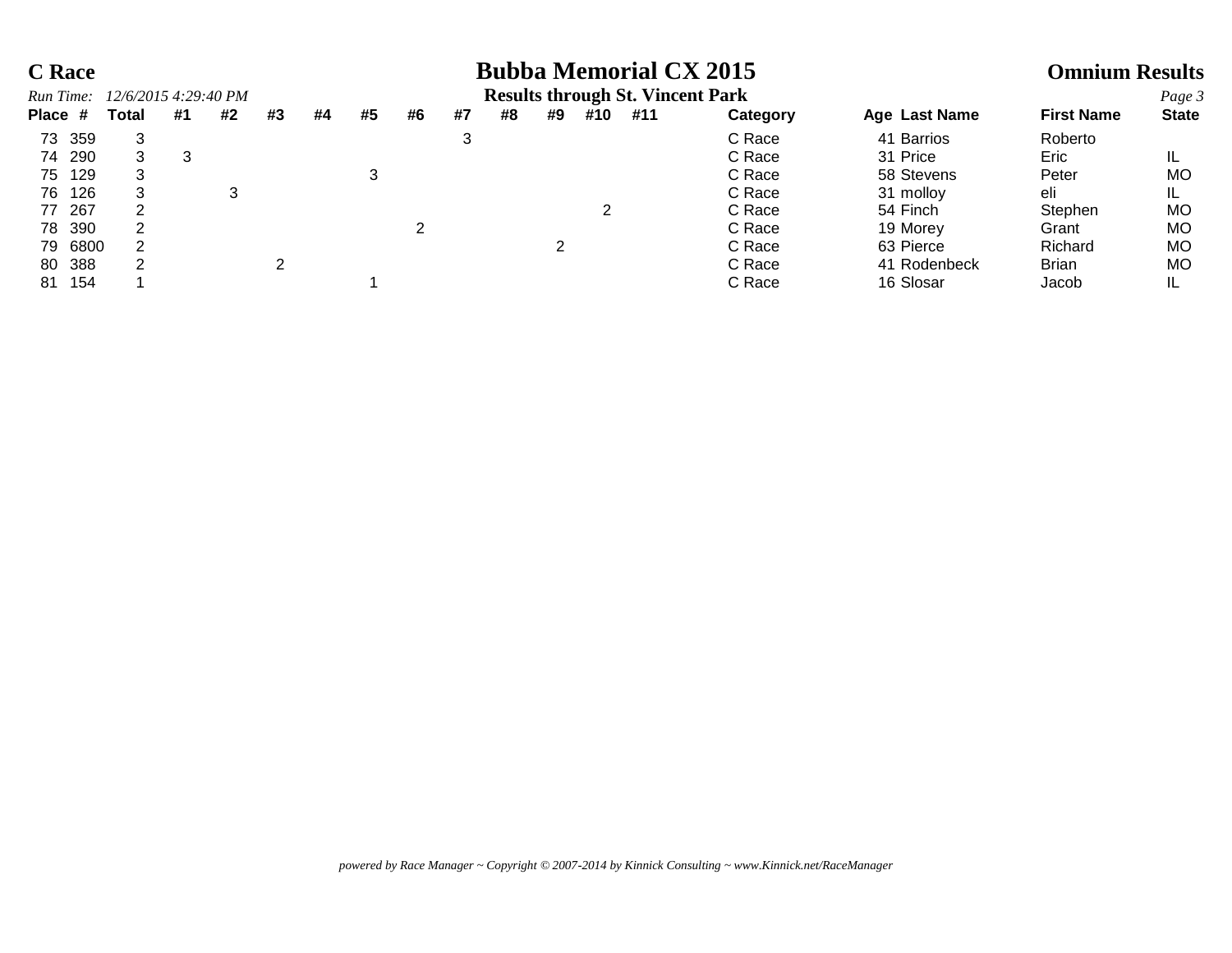|                 | <b>Women B</b> |                                |    |                |    |    |                  |                |    |    |    |                |                                         | <b>Bubba Memorial CX 2015</b> |                | <b>Omnium Results</b> |              |
|-----------------|----------------|--------------------------------|----|----------------|----|----|------------------|----------------|----|----|----|----------------|-----------------------------------------|-------------------------------|----------------|-----------------------|--------------|
|                 |                | Run Time: 12/6/2015 4:29:40 PM |    |                |    |    |                  |                |    |    |    |                | <b>Results through St. Vincent Park</b> |                               |                |                       | Page 1       |
| Place #         |                | <b>Total</b>                   | #1 | #2             | #3 | #4 | #5               | #6             | #7 | #8 | #9 | #10            | #11                                     | Category                      | Age Last Name  | <b>First Name</b>     | <b>State</b> |
| 1               | 190            | 550                            | 50 | 50             | 50 | 50 | 50               | 50             | 50 | 50 | 50 | 50             | 50                                      | Women's B                     | 32 McClintock  | Amy                   | <b>MO</b>    |
| 2               | 182            | 268                            |    | 40             |    | 40 | 40               | 34             |    |    | 34 | 40             | 40                                      | Women's B                     | 33 Schook      | Jennifer              | <b>MO</b>    |
| 3               | 45             | 251                            | 30 | 14             |    | 30 | 23               | 30             | 40 | 34 |    | 20             | 30                                      | Women's B                     | 32 Cushard     | Courtney              | <b>MO</b>    |
| 4               | 194            | 216                            | 34 | 30             | 30 |    | 30               | 5              | 30 | 14 | 26 | 17             |                                         | Women's B                     | 42 Morris      | Marcy                 | <b>MO</b>    |
| 5               | 175            | 189                            |    |                | 23 | 20 | 26               | 20             |    | 17 | 23 | 26             | 34                                      | Women's B                     | 48 Proper      | Karen                 | <b>MO</b>    |
| 6               | 192            | 188                            |    | 34             |    | 34 | 17               |                | 23 | 23 | 20 | 14             | 23                                      | Women's B                     | 22 Shah        | Juhi                  | <b>MD</b>    |
| $\overline{7}$  | 8800           | 165                            | 17 | 23             | 34 |    | 34               | 23             | 34 |    |    |                |                                         | Women's B                     | 44 McCreary    | Stephanie             | <b>MO</b>    |
| 8               | 196            | 114                            | 40 | $\,6$          | 26 |    | 20               | 14             |    |    |    | $\,8\,$        |                                         | Women's B                     | 37 Brooksher   | Amy                   | <b>MO</b>    |
| 9               | 186            | 109                            |    | 26             | 40 | 26 |                  | 17             |    |    |    |                |                                         | Women's B                     | 46 Thomas      | Michelle              | <b>MO</b>    |
| 10              | 189            | 104                            | 12 | 12             |    |    | 12               | 26             |    | 30 |    |                | 12                                      | Women's B                     | 28 Vermann     | Kate                  | <b>MO</b>    |
| 11              | 271            | 99                             |    |                |    |    |                  |                |    | 20 | 30 | 23             | 26                                      | Women's B                     | 34 McCann      | Alicia                | <b>WA</b>    |
| 12 <sup>2</sup> | 270            | 92                             |    |                |    |    |                  |                |    | 40 | 40 | 12             |                                         | Women's B                     | 31 Beckmeyer   | Claire                | <b>MO</b>    |
| 13              | 286            | 89                             |    |                |    |    |                  | 10             | 20 | 12 | 17 | 10             | 20                                      | Women's B                     | 32 Jones       | Cassie                | <b>MO</b>    |
| 14              | 173            | 58                             |    |                | 20 | 12 |                  |                |    |    |    | 9              | 17                                      | Women's B                     | 45 Gebhard     | Dawnya                | <b>MO</b>    |
| 15              | 174            | 56                             |    |                | 9  | 14 |                  |                |    | 9  | 14 |                | 10                                      | Women's B                     | 42 Tyrrell     | Shannon               | <b>MO</b>    |
| 16              | 198            | 55                             | 20 | 9              |    |    |                  |                |    | 26 |    |                |                                         | Women's B                     | 32 Triplett    | Annette               | <b>MO</b>    |
| 17              | 187            | 48                             | 23 | 17             |    |    |                  | 8              |    |    |    |                |                                         | Women's B                     | 27 Bockserman  | Katie                 | <b>MO</b>    |
| 18              | 183            | 43                             |    | 20             |    | 23 |                  |                |    |    |    |                |                                         | Women's B                     | 35 Boudreau    | Meg                   | <b>MO</b>    |
| 19              | 289            | 40                             |    |                |    |    |                  | 40             |    |    |    |                |                                         | Women's B                     | 33 Blankenship | Anina                 | IL           |
| 20              | 2150           | 40                             | 14 |                |    |    |                  |                | 26 |    |    |                |                                         | Women's B                     | 43 McGuire     | Kelly                 | IL.          |
| 21              | 179            | 36                             |    |                | 14 |    | 8                | 6              |    |    |    |                | 8                                       | Women's B                     | 25 Heuring     | Jessica               | <b>MO</b>    |
| 22              | 234            | 34                             |    |                |    |    |                  |                |    |    |    | 34             |                                         | Women's B                     | 38 Mack        | Amanda                | WI           |
| 23              | 180            | 31                             |    | 4              | 17 |    | 10               |                |    |    |    |                |                                         | Women's B                     | 46 Roux        | Anne                  |              |
| 24              | 254            | 30                             |    |                |    |    |                  |                |    |    |    | 30             |                                         | Women's B                     | 37 Wellinghoff | Sue                   | IL.          |
| 25              | 214            | 30                             |    |                |    |    |                  | $\overline{7}$ | 14 |    |    |                | 9                                       | Women's B                     | 47 Cover       | Holly                 | <b>MO</b>    |
| 26              | 185            | 28                             |    |                | 12 |    |                  | 9              |    |    |    | $\overline{7}$ |                                         | Women's B                     | 41 Thomason    | Heather               | <b>MO</b>    |
| 27              | 600            | 26                             | 26 |                |    |    |                  |                |    |    |    |                |                                         | Women's B                     | 25 Bayless     | Alex                  |              |
| 28              | 171            | 26                             |    |                |    | 17 | $\boldsymbol{9}$ |                |    |    |    |                |                                         | Women's B                     | 31 March       | Meredith              | <b>MO</b>    |
| 29              | 193            | 25                             | 8  |                |    |    |                  |                | 17 |    |    |                |                                         | Women's B                     | 41 Nadeau      | Stephanie             | <b>MO</b>    |
| 30              | 197            | 20                             |    | 8              |    |    |                  | 12             |    |    |    |                |                                         | Women's B                     | 35 Morrissey   | Nikki                 | <b>MO</b>    |
| 31              | 191            | 17                             |    | $\overline{7}$ | 10 |    |                  |                |    |    |    |                |                                         | Women's B                     | 47 White       | Lisa                  | <b>MO</b>    |
| 32              | 460            | 14                             |    |                |    |    |                  |                |    |    |    |                | 14                                      | Women's B                     | 45 Kuboki      | Asako                 | <b>MO</b>    |
| 33              | 176            | 14                             |    |                |    |    | 14               |                |    |    |    |                |                                         | Women's B                     | 42 Bateman     | Melanie               | <b>MO</b>    |
| 34              | 363            | 10                             |    |                |    |    |                  |                |    | 10 |    |                |                                         | Women's B                     | 41 Creed       | Rene                  | <b>MO</b>    |
| 35              | 199            | 10                             |    |                |    | 10 |                  |                |    |    |    |                |                                         | Women's B                     | 42 Moes        | Jennifer              | <b>MO</b>    |
|                 | 36 195         | 10                             |    | 10             |    |    |                  |                |    |    |    |                |                                         | Women's B                     | 29 Brady       | Molly                 | <b>MO</b>    |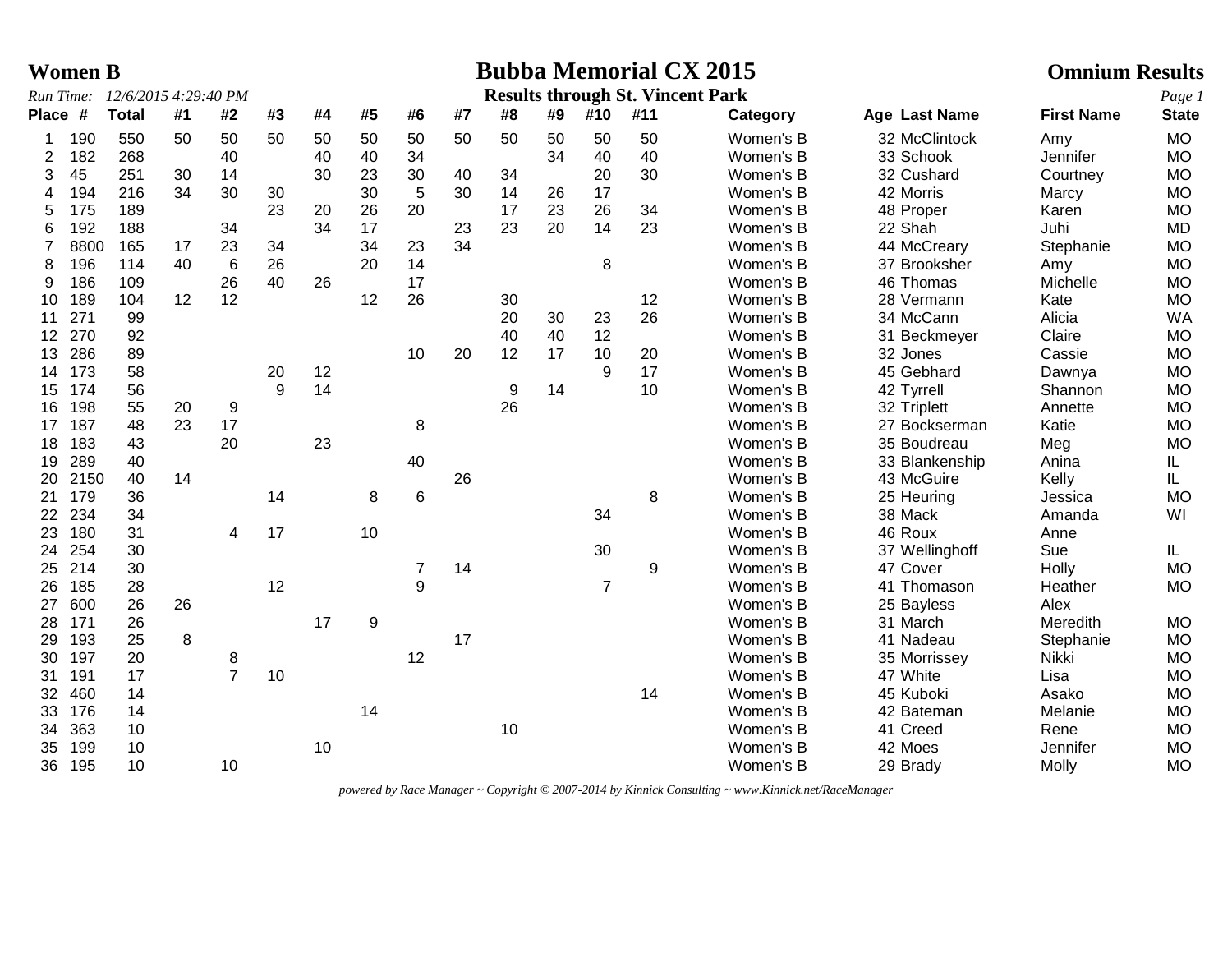# **Women B Bubba Memorial CX 2015 Omnium Results**

| Run Time:  | 12/6/2015 4:29:40 PM |    |    |    |    |    |    |    |    |    |     | <b>Results through St. Vincent Park</b> |           |               |                   | Page 2       |
|------------|----------------------|----|----|----|----|----|----|----|----|----|-----|-----------------------------------------|-----------|---------------|-------------------|--------------|
| Place #    | Total                | #1 | #2 | #3 | #4 | #5 | #6 | #7 | #8 | #9 | #10 | #11                                     | Category  | Age Last Name | <b>First Name</b> | <b>State</b> |
| 1770<br>37 | 10                   | 10 |    |    |    |    |    |    |    |    |     |                                         | Women's B | 39 Fuselier   | Erin              | MО           |
| 1760<br>38 | 9                    | 9  |    |    |    |    |    |    |    |    |     |                                         | Women's B | 56 Rainwater  | Linda             | МO           |
| 269<br>39  | 8                    |    |    |    |    |    |    |    |    |    |     |                                         | Women's B | 34 Scott      | Emily             | MО           |
| 40 3940    |                      |    |    |    |    |    |    |    |    |    |     |                                         | Women's B | 28 Barber     | Janette           | MО           |
| 41 49      |                      |    |    |    |    |    |    |    |    |    | 6   |                                         | Women's B | 42 Taubel     | Janeann           | MО           |
| 172<br>42  |                      |    |    |    |    |    |    |    |    |    |     |                                         | Women's B | 33 Ogilvie    | <b>Ruth</b>       | MО           |
| 43 2290    |                      |    |    |    |    |    |    |    |    |    |     |                                         | Women's B | 45 Cooper     | <b>Stacie</b>     | MО           |
| 184<br>44  |                      |    |    |    |    |    |    |    |    |    |     |                                         | Women's B | 23 Braun      | Caitlin           | MI           |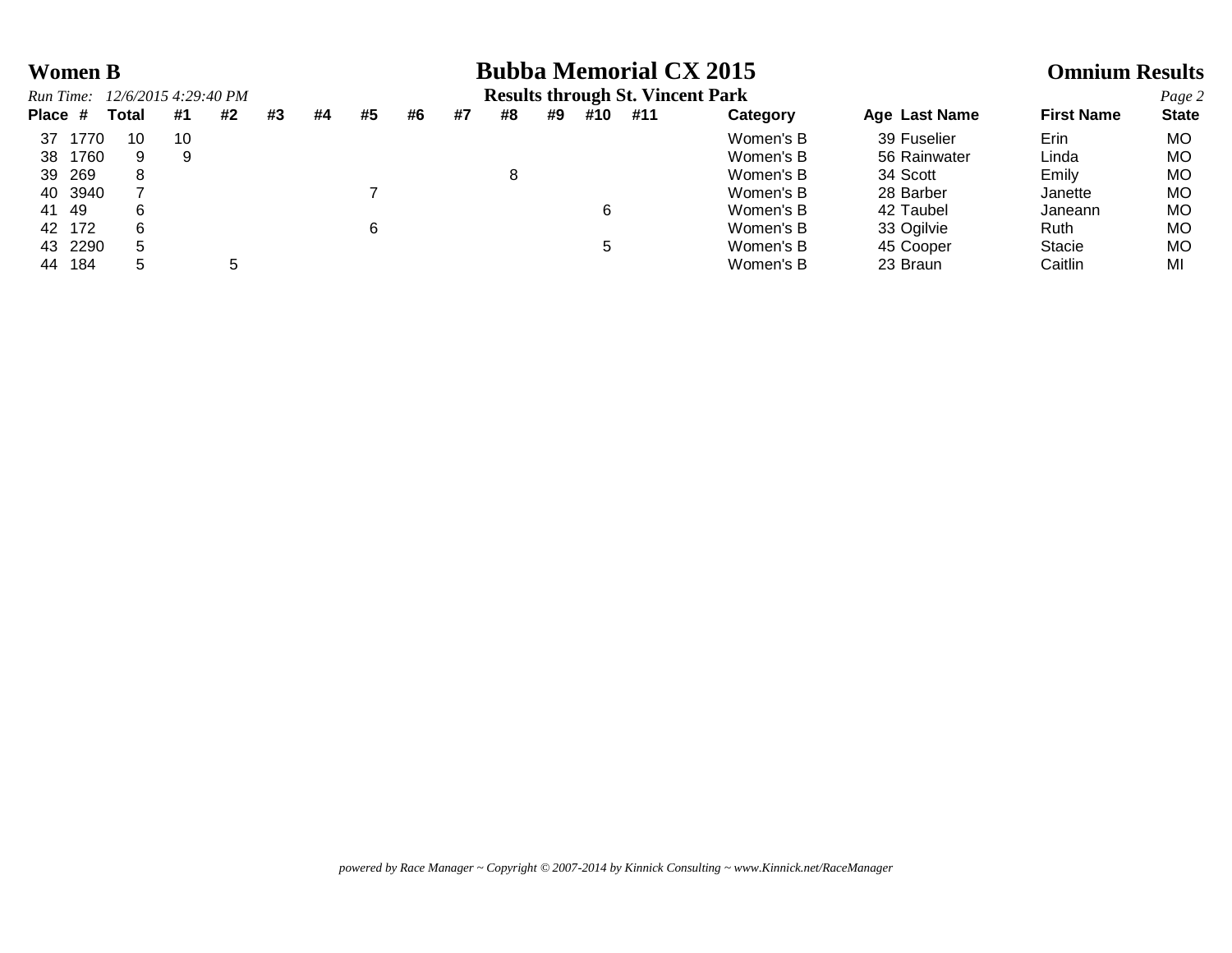# **Women A Bubba Memorial CX 2015 Omnium Results**

| Run Time: |      | 12/6/2015 4:29:40 PM |    |    |    |    |    |    |    |    |    |     | <b>Results through St. Vincent Park</b> |           |                |                   | Page 1       |
|-----------|------|----------------------|----|----|----|----|----|----|----|----|----|-----|-----------------------------------------|-----------|----------------|-------------------|--------------|
| Place #   |      | Total                | #1 | #2 | #3 | #4 | #5 | #6 | #7 | #8 | #9 | #10 | #11                                     | Category  | Age Last Name  | <b>First Name</b> | <b>State</b> |
|           | 167  | 430                  | 50 | 40 |    | 50 | 50 |    | 50 | 50 | 50 | 40  | 50                                      | Women's A | 49 Siegel      | <b>Britta</b>     | <b>MO</b>    |
|           | 165  | 343                  | 34 | 23 | 40 | 40 | 26 | 26 | 26 | 34 | 34 | 26  | 34                                      | Women's A | 44 DeZego      | Suzanne           | <b>MO</b>    |
|           | 166  | 272                  |    | 34 |    |    | 34 | 50 | 40 |    | 40 | 34  | 40                                      | Women's A | 49 Scherff     | Laura             | MO.          |
| 4         | 1690 | 235                  | 40 |    |    | 30 | 23 | 40 | 23 | 30 | 26 |     | 23                                      | Women's A | 48 Strahan     | Amy               | MO           |
| 5         | 170  | 164                  |    |    |    | 34 | 30 |    |    | 40 | 30 | 30  |                                         | Women's A | 31 Schwartz    | Annie             | MO           |
| 6         | 188  | 102                  |    |    |    |    |    |    |    | 26 | 23 | 23  | 30                                      | Women's A | 44 McCreary    | Stephanie         | MO           |
|           | 164  | 100                  |    | 50 |    |    |    |    |    |    |    | 50  |                                         | Women's A | 37 Gilbert     | Sunny             | MO           |
| 8         | 168  | 90                   |    |    | 50 |    | 40 |    |    |    |    |     |                                         | Women's A | 36 Lemus       | Melisa            | MO.          |
| 9         | 283  | 90                   |    |    |    |    |    | 30 | 34 |    |    |     | 26                                      | Women's A | 26 Esswein     | Maria             | <b>MO</b>    |
| 10        | 285  | 64                   |    |    |    |    |    | 34 | 30 |    |    |     |                                         | Women's A | 44 Hill        | Heather           | <b>MO</b>    |
|           | 1810 | 34                   |    |    | 34 |    |    |    |    |    |    |     |                                         | Women's A | 32 Cushard     | Courtney          | <b>MO</b>    |
| 12        | 1930 | 30                   |    |    | 30 |    |    |    |    |    |    |     |                                         | Women's A | 41 Nadeau      | Stephanie         | <b>MO</b>    |
| 13        | 163  | 30                   |    | 30 |    |    |    |    |    |    |    |     |                                         | Women's A | 46 Windmoeller | Michelle          | <b>MO</b>    |
| 14        | 161  | 26                   |    | 26 |    |    |    |    |    |    |    |     |                                         | Women's A | 38 Work        | Patricia          | IL.          |
| 15        | 235  | 20                   |    |    |    |    |    |    |    |    |    | 20  |                                         | Women's A | 51 Piper       | Mary              | <b>MO</b>    |
| 16        | 1860 | 20                   |    |    |    |    |    |    | 20 |    |    |     |                                         | Women's A | 46 Thomas      | Michelle          | MO           |
| 17        | 177  | 20                   |    |    |    |    | 20 |    |    |    |    |     |                                         | Women's A | 44 Redmond     | Cory              | MO           |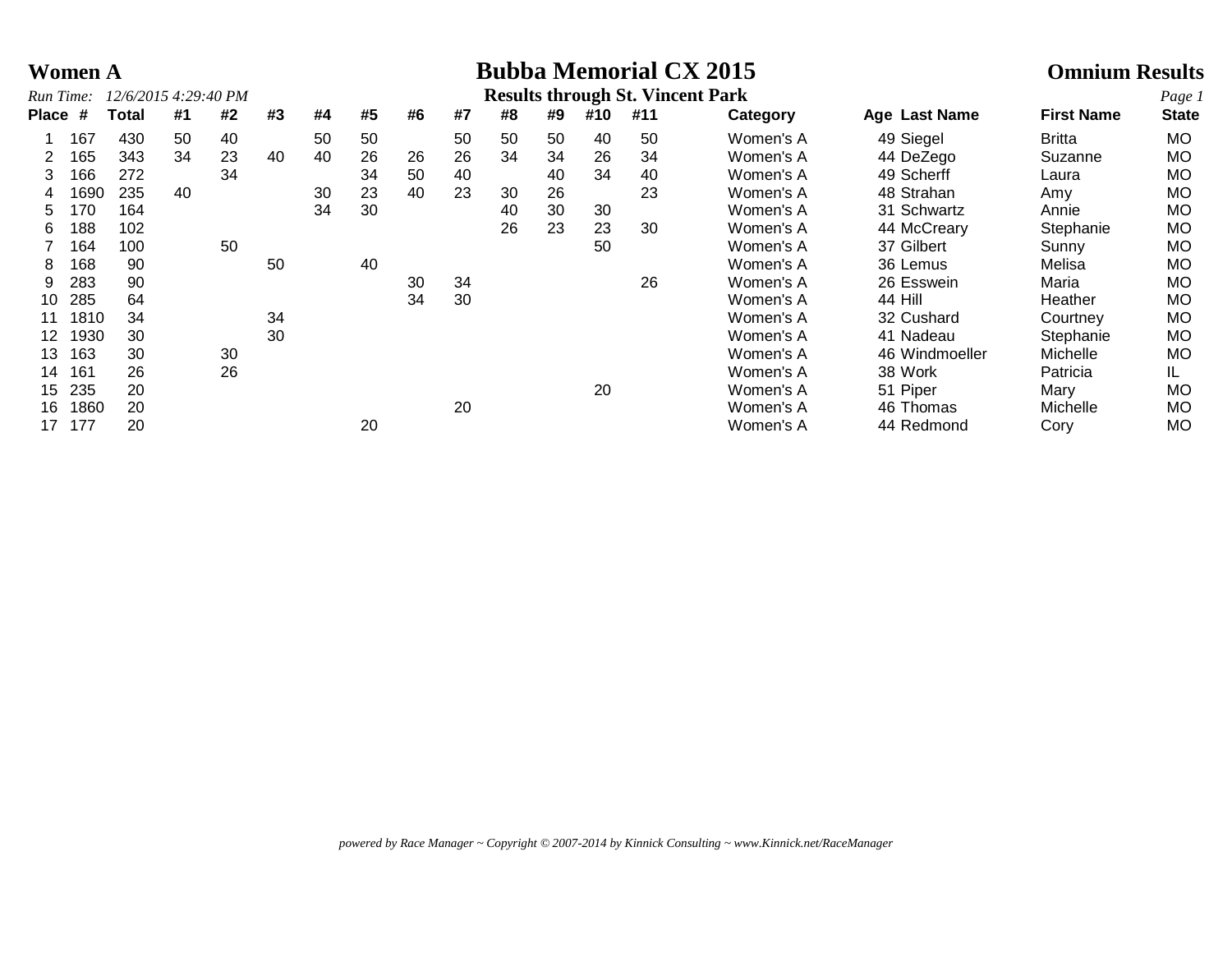|              | <b>Singlespeed</b> |                      |    |    |    |    |    |    |    |    |    |     | <b>Bubba Memorial CX 2015</b>           |             |               | <b>Omnium Results</b> |              |
|--------------|--------------------|----------------------|----|----|----|----|----|----|----|----|----|-----|-----------------------------------------|-------------|---------------|-----------------------|--------------|
| Run Time:    |                    | 12/6/2015 4:29:40 PM |    |    |    |    |    |    |    |    |    |     | <b>Results through St. Vincent Park</b> |             |               |                       | Page 1       |
| <b>Place</b> | #                  | <b>Total</b>         | #1 | #2 | #3 | #4 | #5 | #6 | #7 | #8 | #9 | #10 | #11                                     | Category    | Age Last Name | <b>First Name</b>     | <b>State</b> |
|              | 330                | 288                  |    | 30 | 34 | 50 | 34 | 50 |    | 50 |    |     | 40                                      | Singlespeed | 36 Keane      | <b>B.J.</b>           | <b>MO</b>    |
| 2            | 336                | 244                  | 30 | 20 |    | 30 | 20 |    | 30 | 40 |    | 40  | 34                                      | Singlespeed | 25 Shotts     | Tim                   | MO           |
| 3            | 338                | 230                  |    | 40 |    |    |    | 40 | 50 |    | 50 |     | 50                                      | Singlespeed | 33 Henry      | Peat                  | MO           |
|              | 334                | 174                  |    | 26 | 40 |    | 40 | 34 | 34 |    |    |     |                                         | Singlespeed | 47 Gribbon    | Patrick               | MO           |
| 5            | 331                | 120                  |    | 50 |    |    | 30 |    | 40 |    |    |     |                                         | Singlespeed | 36 Bruns      | Daniel                | <b>MO</b>    |
| 6            | 342                | 110                  | 26 |    | 20 | 34 |    | 30 |    |    |    |     |                                         | Singlespeed | 34 Dawson     | Matthew               | IL           |
|              | 337                | 87                   |    | 34 |    |    | 23 |    |    |    |    | 30  |                                         | Singlespeed | 48 Nishimura  | Douglas               | <b>MO</b>    |
| 8            | 340                | 66                   | 40 |    |    |    | 26 |    |    |    |    |     |                                         | Singlespeed | 34 Hodge      | Andy                  | <b>MO</b>    |
| 9            | 1640               | 50                   |    |    |    |    |    |    |    |    |    | 50  |                                         | Singlespeed | 37 Gilbert    | Sunny                 | <b>MO</b>    |
| 10           | 346                | 50                   |    |    |    |    | 50 |    |    |    |    |     |                                         | Singlespeed | 32 Boyce      | Wesley                | KS           |
|              | 344                | 50                   |    |    | 50 |    |    |    |    |    |    |     |                                         | Singlespeed | 32 Clark      | Devin                 | MO           |
| 12           | 339                | 50                   | 50 |    |    |    |    |    |    |    |    |     |                                         | Singlespeed | 36 Ogilvie    | Scott                 | MO           |
| 13           | 335                | 49                   |    | 23 | 26 |    |    |    |    |    |    |     |                                         | Singlespeed | 34 Zoll       | Jason                 | <b>MO</b>    |
| 14           | 2490               | 40                   |    |    |    |    |    |    |    |    | 40 |     |                                         | Singlespeed | 57 Schwantner | James                 | <b>MO</b>    |
| 15           | 348                | 40                   |    |    |    | 40 |    |    |    |    |    |     |                                         | Singlespeed | 35 Dust       | Anthony               | IL.          |
| 16           | 349                | 34                   |    |    |    |    |    |    |    |    |    | 34  |                                         | Singlespeed | 33 Sizemore   | Andy                  | IL.          |
| 17           | 351                | 34                   |    |    |    |    |    |    |    | 34 |    |     |                                         | Singlespeed | 44 Seaver     | K Erik                | <b>MO</b>    |
| 18           | 341                | 34                   | 34 |    |    |    |    |    |    |    |    |     |                                         | Singlespeed | 27 Varner     | James                 | MO           |
| 19           | 345                | 30                   |    |    | 30 |    |    |    |    |    |    |     |                                         | Singlespeed | 23 Rinehart   | Jon                   | MO           |
| 20           | 350                | 26                   |    |    |    |    |    |    |    |    |    | 26  |                                         | Singlespeed | 28 Whitehurst | Sean                  | <b>MO</b>    |
| 21           | 347                | 26                   |    |    |    | 26 |    |    |    |    |    |     |                                         | Singlespeed | 38 Martin     | Shane                 | <b>KY</b>    |
| 22           | 343                | 23                   |    |    | 23 |    |    |    |    |    |    |     |                                         | Singlespeed | 25 Hackett    | Matthew               | <b>MO</b>    |
| 23           | 333                | 17                   |    | 17 |    |    |    |    |    |    |    |     |                                         | Singlespeed | 47 Dwiggins   | Jody                  | IL.          |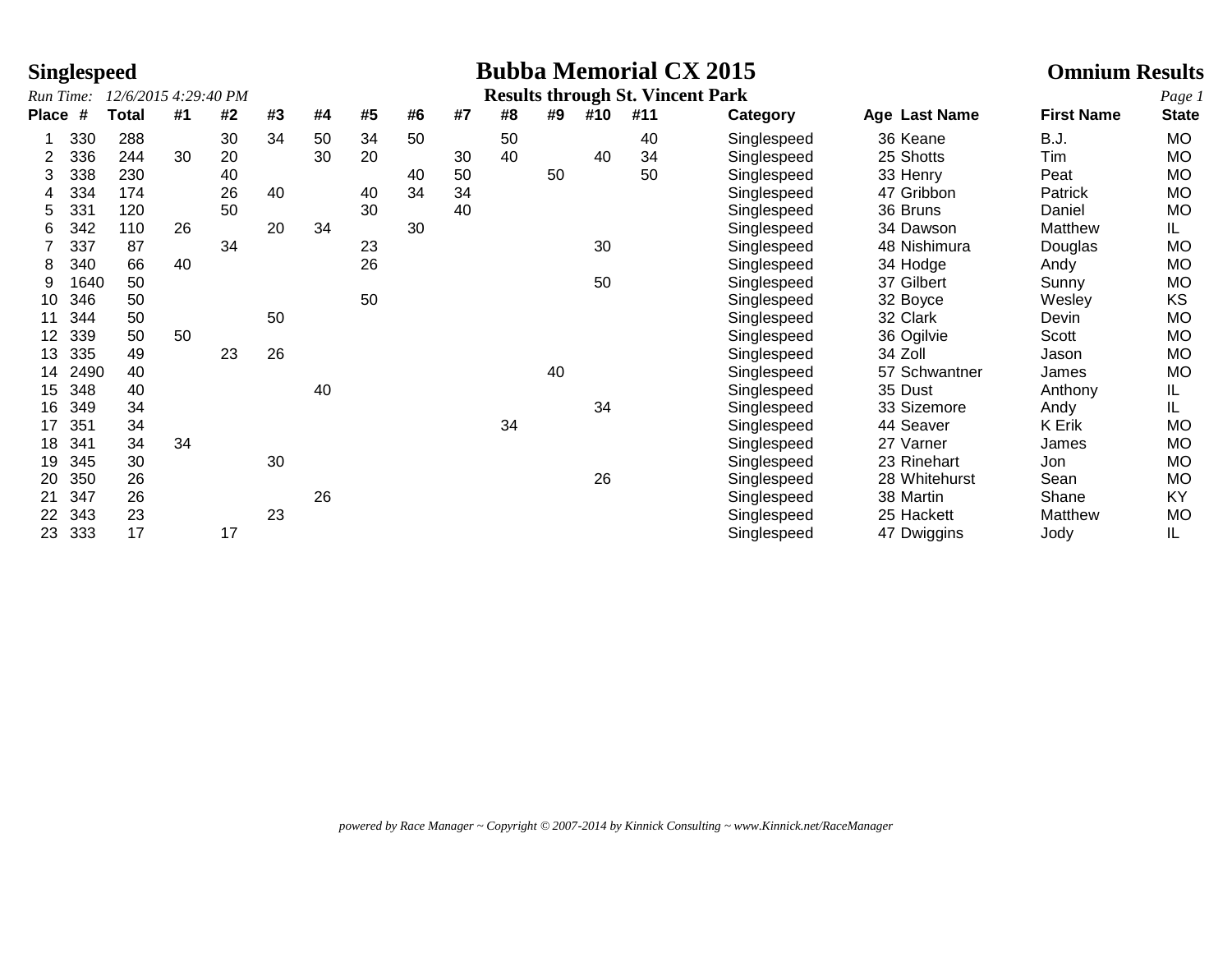|                 |         | <b>Masters 40+</b>             |    |    |    |    |    |    |    |    |    |     | <b>Bubba Memorial CX 2015</b>           |             |               | <b>Omnium Results</b> |              |
|-----------------|---------|--------------------------------|----|----|----|----|----|----|----|----|----|-----|-----------------------------------------|-------------|---------------|-----------------------|--------------|
|                 |         | Run Time: 12/6/2015 4:29:40 PM |    |    |    |    |    |    |    |    |    |     | <b>Results through St. Vincent Park</b> |             |               |                       | Page 1       |
| Place #         |         | <b>Total</b>                   | #1 | #2 | #3 | #4 | #5 | #6 | #7 | #8 | #9 | #10 | #11                                     | Category    | Age Last Name | <b>First Name</b>     | <b>State</b> |
| 1               | 205     | 393                            | 40 | 50 | 50 | 50 | 23 | 50 | 40 | 40 | 50 |     |                                         | Masters 40+ | 41 Kutz       | Michael               | <b>MO</b>    |
| 2               | 201     | 296                            |    | 30 | 40 | 40 | 30 | 30 | 23 | 50 | 30 | 23  |                                         | Masters 40+ | 45 Creed      | Chris                 | <b>MO</b>    |
| 3               | 217     | 268                            |    |    | 34 |    | 26 | 34 | 30 | 34 | 40 | 30  | 40                                      | Masters 40+ | 43 Wamsley    | Rock                  | <b>MO</b>    |
| 4               | 209     | 253                            | 20 | 23 | 30 | 30 | 14 | 26 | 12 | 26 | 26 | 20  | 26                                      | Masters 40+ | 43 Cooper     | Craig                 | <b>MO</b>    |
| 5               | 206     | 177                            | 17 | 20 | 20 | 23 |    | 20 |    | 17 | 23 | 14  | 23                                      | Masters 40+ | 47 Kessler    | Matt                  | <b>MO</b>    |
| 6               | 211     | 160                            | 34 |    |    |    | 40 |    | 26 |    | 34 | 26  |                                         | Masters 40+ | 46 Bobelak    | Mike                  | <b>MO</b>    |
| $\overline{7}$  | 202     | 140                            | 26 | 40 |    | 34 | 20 |    | 20 |    |    |     |                                         | Masters 40+ | 46 Westerbeck | <b>Brett</b>          | <b>MO</b>    |
| 8               | 203     | 138                            | 14 | 34 |    |    |    |    | 50 |    |    | 40  |                                         | Masters 40+ | 50 Hills      | Michael               | IL.          |
| 9               | 200     | 100                            | 50 |    |    |    | 50 |    |    |    |    |     |                                         | Masters 40+ | 43 Murawski   | Mark                  | <b>MO</b>    |
| 10              | 212     | 100                            | 30 |    |    |    |    | 40 |    | 30 |    |     |                                         | Masters 40+ | 48 Cleeland   | Chris                 | <b>MO</b>    |
| 11              | 2700    | 84                             |    |    |    |    |    |    | 34 |    |    |     | 50                                      | Masters 40+ | 45 Quindry    | Paul                  | <b>MO</b>    |
|                 | 12 8701 | 57                             |    |    |    |    |    |    | 17 | 20 |    |     | 20                                      | Masters 40+ | 42 Smith      | David                 | <b>MO</b>    |
| 13              | 56      | 50                             |    |    |    |    |    |    |    |    |    | 50  |                                         | Masters 40+ | 49 Jones      | John                  | <b>MO</b>    |
| 14              | 207     | 49                             | 23 | 26 |    |    |    |    |    |    |    |     |                                         | Masters 40+ | 48 Moore      | Samuel                | <b>MO</b>    |
| 15 <sub>1</sub> | 221     | 46                             |    |    |    |    | 34 | 12 |    |    |    |     |                                         | Masters 40+ | 40 Barton     | Chris                 | <b>WA</b>    |
| 16              | 223     | 46                             |    |    |    |    | 9  |    |    |    | 20 |     | 17                                      | Masters 40+ | 40 Nelson     | James                 | <b>MO</b>    |
| 17              | 224     | 44                             |    |    |    |    | 12 | 23 | 9  |    |    |     |                                         | Masters 40+ | 46 Marsh      | Thomas                | <b>MO</b>    |
| 18              | 213     | 43                             | 9  |    | 17 |    |    |    |    |    | 17 |     |                                         | Masters 40+ | 48 Padberg    | Matt                  | <b>MO</b>    |
| 19              | 233     | 40                             |    |    |    |    |    |    |    | 23 |    | 17  |                                         | Masters 40+ | 41 Rines      | John                  | <b>MO</b>    |
| 20              | 225     | 40                             |    |    | 23 |    | 17 |    |    |    |    |     |                                         | Masters 40+ | 44 Keller     | Chris                 | <b>MO</b>    |
| 21              | 550     | 34                             |    |    |    |    |    |    |    |    |    |     | 34                                      | Masters 40+ | 42 VanDeven   | James                 | <b>MO</b>    |
|                 | 22 2430 | 34                             |    |    |    |    |    |    |    |    |    | 34  |                                         | Masters 40+ | 50 Tober      | <b>Brian</b>          | IL.          |
| 23              | 2000    | 30                             |    |    |    |    |    |    |    |    |    |     | 30                                      | Masters 40+ | 44 Seaver     | K Erik                | <b>MO</b>    |
| 24              | 208     | 27                             | 10 | 17 |    |    |    |    |    |    |    |     |                                         | Masters 40+ | 41 Rodenbeck  | <b>Brian</b>          | <b>MO</b>    |
|                 | 25 218  | 26                             |    |    |    | 26 |    |    |    |    |    |     |                                         | Masters 40+ | 41 King       | Karl                  | <b>MO</b>    |
| 26              | 216     | 26                             |    |    | 26 |    |    |    |    |    |    |     |                                         | Masters 40+ | 41 Neff       | Josh                  | IL.          |
| 27              | 219     | 20                             |    |    |    | 20 |    |    |    |    |    |     |                                         | Masters 40+ | 43 Scheske    | <b>Ty</b>             | <b>MO</b>    |
| 28              | 230     | 17                             |    |    |    |    |    | 17 |    |    |    |     |                                         | Masters 40+ | 44 Ebert      | Alan                  | <b>MO</b>    |
| 29              | 231     | 14                             |    |    |    |    |    |    | 14 |    |    |     |                                         | Masters 40+ | 49 Perry      | William               | IL.          |
| 30              | 229     | 14                             |    |    |    |    |    | 14 |    |    |    |     |                                         | Masters 40+ | 48 Sandberg   | Dave                  | <b>MO</b>    |
| 31              | 204     | 14                             |    | 14 |    |    |    |    |    |    |    |     |                                         | Masters 40+ | 49 Adelmann   | Mike                  | <b>MO</b>    |
|                 | 32 210  | 12                             |    | 12 |    |    |    |    |    |    |    |     |                                         | Masters 40+ | 41 Amos       | <b>Brandon</b>        | <b>MO</b>    |
| 33              | 8301    | 12                             | 12 |    |    |    |    |    |    |    |    |     |                                         | Masters 40+ | 49 Kaslow     | David                 | <b>MO</b>    |
| 34              | 275     | 10                             |    |    |    |    |    |    | 10 |    |    |     |                                         | Masters 40+ | 50 Cahill     | William               | <b>MO</b>    |
|                 |         |                                |    |    |    |    |    |    |    |    |    |     |                                         |             |               |                       |              |
| 35              | 222     | 10                             |    |    |    |    | 10 |    |    |    |    |     |                                         | Masters 40+ | 49 Jones      | Lenny                 | <b>MO</b>    |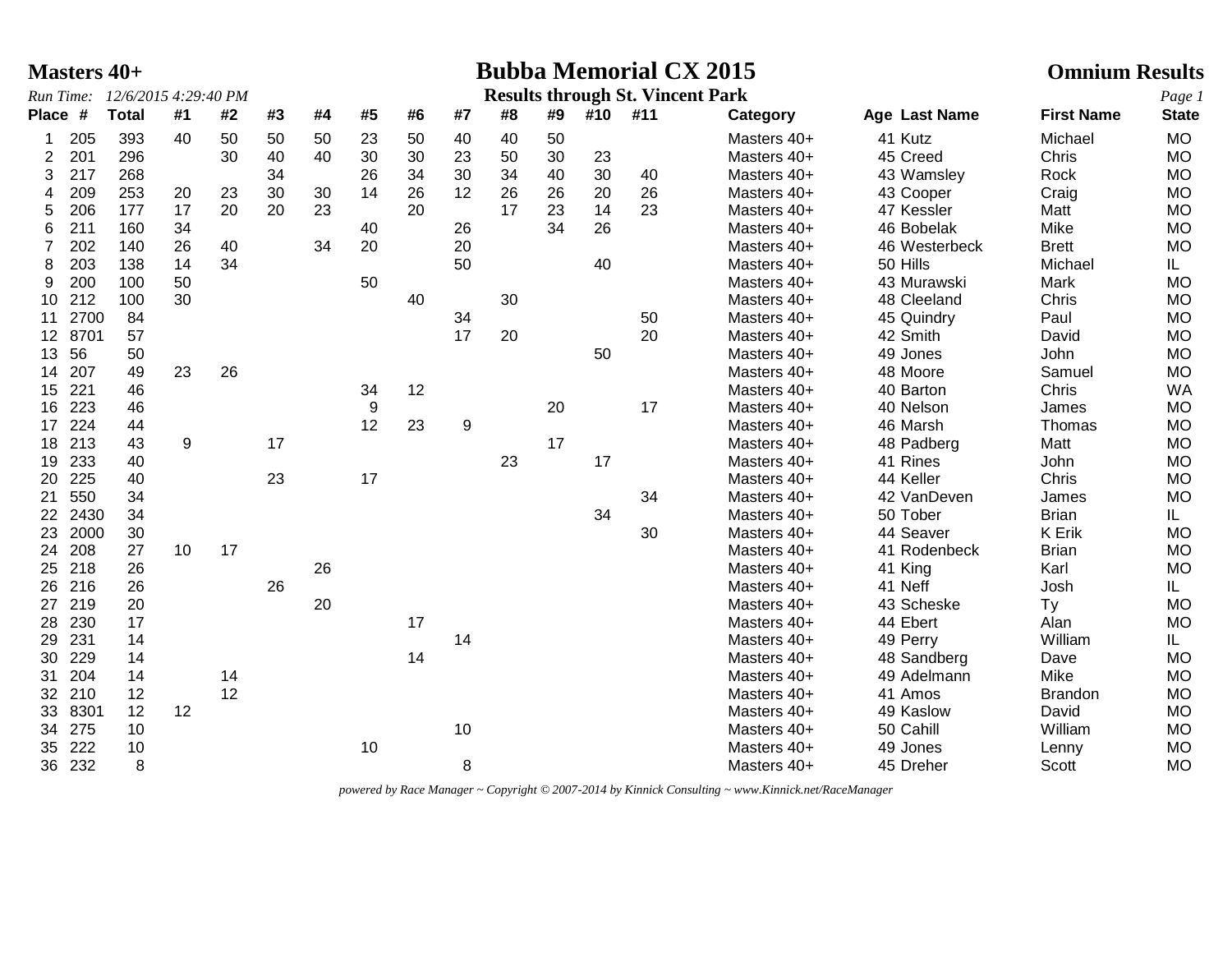| <b>Masters 40+</b>             |       |    |    |    | <b>Bubba Memorial CX 2015</b> |    |                                         |    |    |    |     |     | <b>Omnium Results</b> |               |                   |              |
|--------------------------------|-------|----|----|----|-------------------------------|----|-----------------------------------------|----|----|----|-----|-----|-----------------------|---------------|-------------------|--------------|
| Run Time: 12/6/2015 4:29:40 PM |       |    |    |    |                               |    | <b>Results through St. Vincent Park</b> |    |    |    |     |     |                       |               |                   | Page 2       |
| Place #                        | Total | #1 | #2 | #3 | #4                            | #5 | #6                                      | #7 | #8 | #9 | #10 | #11 | Category              | Age Last Name | <b>First Name</b> | <b>State</b> |
| 37 220                         |       |    |    |    |                               |    |                                         |    |    |    |     |     | Masters 40+           | 46 Lake       | John              | MO           |
| 38 227                         |       |    |    |    |                               |    |                                         |    |    |    |     |     | Masters 40+           | 44 Burkard    | Eric              | MO           |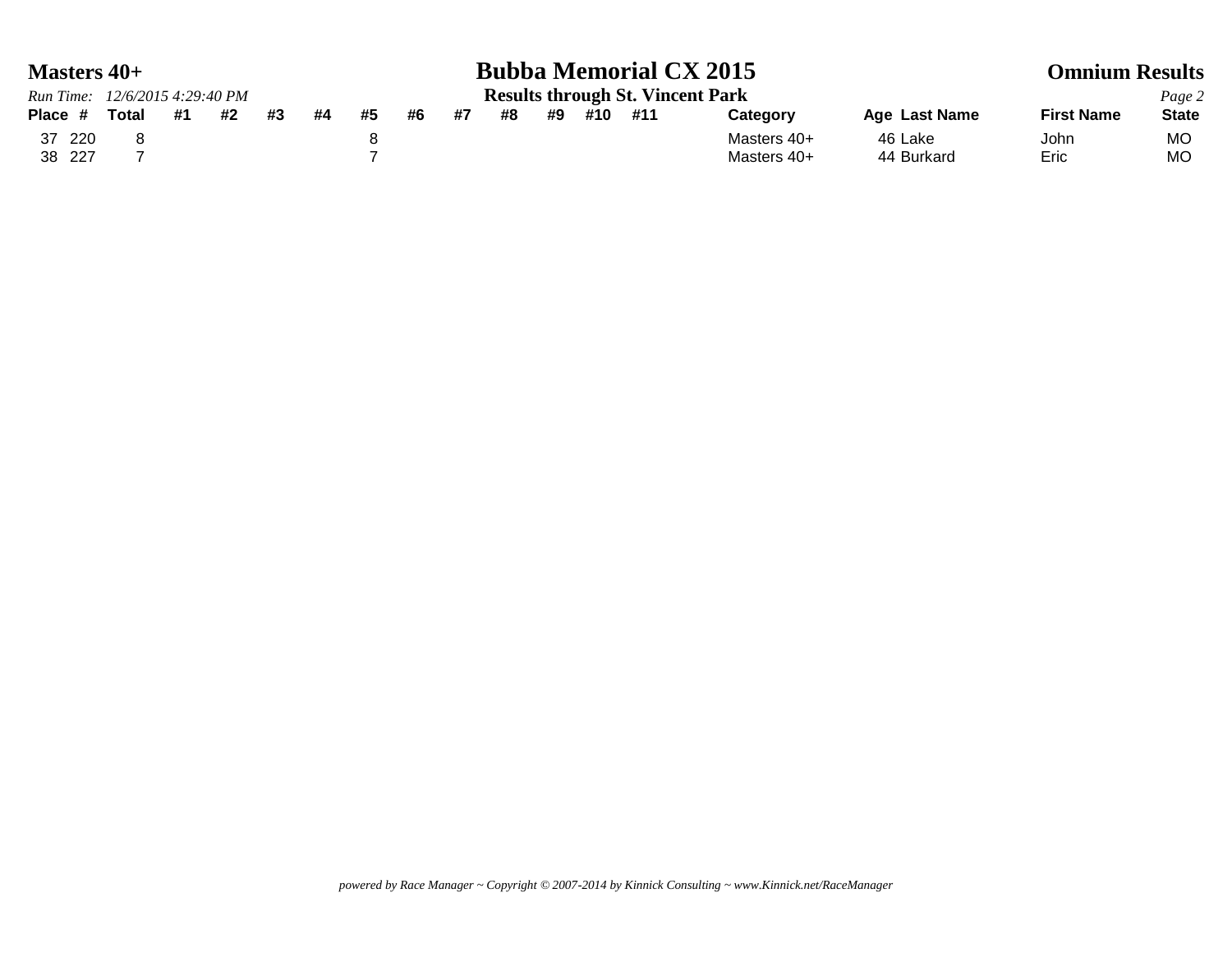| <b>Bubba Memorial CX 2015</b><br><b>Masters 50+</b> |                                   |                  |    |    |    |                                         |                |    |    |    |    |                |     | <b>Omnium Results</b> |                 |                   |              |
|-----------------------------------------------------|-----------------------------------|------------------|----|----|----|-----------------------------------------|----------------|----|----|----|----|----------------|-----|-----------------------|-----------------|-------------------|--------------|
|                                                     | Run Time:<br>12/6/2015 4:29:40 PM |                  |    |    |    | <b>Results through St. Vincent Park</b> |                |    |    |    |    |                |     |                       |                 |                   | Page 1       |
| <b>Place</b>                                        | #                                 | <b>Total</b>     | #1 | #2 | #3 | #4                                      | #5             | #6 | #7 | #8 | #9 | #10            | #11 | Category              | Age Last Name   | <b>First Name</b> | <b>State</b> |
|                                                     | 239                               | 394              | 34 | 40 |    | 50                                      | 40             | 50 | 30 | 50 | 50 | 50             |     | Masters 50+           | 51 Young        | Dan               | <b>MO</b>    |
| 2                                                   | 242                               | 284              |    | 34 | 40 |                                         | 50             | 40 | 40 |    | 40 | 40             |     | Masters 50+           | 55 Roberts      | Dennis            | <b>MO</b>    |
| 3                                                   | 240                               | 256              | 30 | 30 | 26 |                                         | 14             | 30 | 20 | 30 |    | 26             | 50  | Masters 50+           | 50 Morris       | Bill              | <b>MO</b>    |
|                                                     | 248                               | 243              | 23 | 23 | 23 |                                         | 30             | 34 |    | 40 | 30 | 23             | 17  | Masters 50+           | 57 Braet        | Dana              | <b>MO</b>    |
| 5                                                   | 238                               | 226              | 8  | 14 | 17 | 30                                      | 20             | 20 | 14 | 34 | 26 | 17             | 26  | Masters 50+           | 63 McAllister   | Tim               | <b>MO</b>    |
| 6                                                   | 243                               | 200              | 50 | 50 | 50 |                                         |                |    | 50 |    |    |                |     | Masters 50+           | 50 Tober        | <b>Brian</b>      | IL           |
|                                                     | 245                               | 197              | 20 | 17 |    |                                         | 17             | 17 | 26 | 26 | 34 |                | 40  | Masters 50+           | 56 Bass         | <b>Rick</b>       | <b>MO</b>    |
| 8                                                   | 249                               | 187              | 26 | 26 | 34 |                                         | 23             |    |    | 14 |    | 30             | 34  | Masters 50+           | 57 Schwantner   | James             | <b>MO</b>    |
| 9                                                   | 246                               | 171              | 17 | 20 |    | 34                                      | 10             | 26 | 12 |    | 20 | 9              | 23  | Masters 50+           | 56 Stika        | Mark              | <b>MO</b>    |
| 10                                                  | 296                               | 163              |    |    | 20 | 40                                      | 26             |    | 23 | 20 |    | 34             |     | Masters 50+           | 51 Dooley       | Timothy           | <b>MO</b>    |
| 11                                                  | 241                               | 154              | 9  | 12 | 14 |                                         | 12             | 23 | 17 | 23 |    | 14             | 30  | Masters 50+           | 59 Farrell      | Craig             | <b>MO</b>    |
| 12                                                  | 247                               | 117              |    | 10 | 10 | 23                                      | 8              | 12 | 9  | 12 | 12 | $\overline{7}$ | 14  | Masters 50+           | 57 Seelman      | Kevin             |              |
| 13                                                  | 1290                              | 76               |    |    |    |                                         |                |    | 10 | 17 | 17 | 12             | 20  | Masters 50+           | 58 Stevens      | Peter             | <b>MO</b>    |
| 14                                                  | 295                               | 69               |    |    |    | 26                                      |                |    |    |    | 23 | 20             |     | Masters 50+           | 59 Reimbold     | John              | IL           |
| 15                                                  | 250                               | 44               | 14 |    |    | 20                                      |                |    |    |    | 10 |                |     | Masters 50+           | 63 Humphries    | Michael           | IL           |
| 16                                                  | 2990                              | 40               | 40 |    |    |                                         |                |    |    |    |    |                |     | Masters 50+           | 57 Pacini       | Tony              | <b>MO</b>    |
| 17                                                  | 237                               | 39               |    |    | 9  |                                         | 6              | 14 |    | 10 |    |                |     | Masters 50+           | 59 Aubuchon     | Kevin             | <b>MO</b>    |
| 18                                                  | 3200                              | 34               |    |    |    |                                         |                |    | 34 |    |    |                |     | Masters 50+           | 50 Klages       | James             | <b>MO</b>    |
| 19                                                  | 294                               | 34               |    |    |    |                                         | 34             |    |    |    |    |                |     | Masters 50+           | 56 Huddleston   | Richard           | <b>MO</b>    |
| 20                                                  | 251                               | 31               | 12 |    | 12 |                                         | $\overline{7}$ |    |    |    |    |                |     | Masters 50+           | 53 Reece        | Lewis             | <b>MO</b>    |
| 21                                                  | 298                               | 30               |    |    | 30 |                                         |                |    |    |    |    |                |     | Masters 50+           | 56 Klutenkamper | Larry             | <b>MO</b>    |
| 22                                                  | 276                               | 29               |    |    |    |                                         |                |    | 8  |    | 9  |                | 12  | Masters 50+           | 61 Vennell      | Kenny             | IL           |
| 23                                                  | 252                               | 18               | 10 |    |    |                                         |                |    |    |    |    | 8              |     | Masters 50+           | 52 Merideth     | Gary              | IL           |
| 24                                                  | 244                               | 14               |    |    |    |                                         |                |    |    |    | 14 |                |     | Masters 50+           | 59 Heller       | Elizabeth         | <b>MO</b>    |
| 25                                                  | 236                               | 10               |    |    |    |                                         |                |    |    |    |    | 10             |     | Masters 50+           | 52 Frei         | David             | <b>MO</b>    |
| 26                                                  | 292                               | 10               |    |    |    |                                         |                | 10 |    |    |    |                |     | Masters 50+           | 58 Clervi       | Art               | <b>MO</b>    |
| 27                                                  | 293                               | $\boldsymbol{9}$ |    |    |    |                                         | 9              |    |    |    |    |                |     | Masters 50+           | 59 Heuring      | David             | <b>MO</b>    |
| 28                                                  | 253                               | $\overline{7}$   | 7  |    |    |                                         |                |    |    |    |    |                |     | Masters 50+           | 51 Sherkat      | Darren            | IL           |